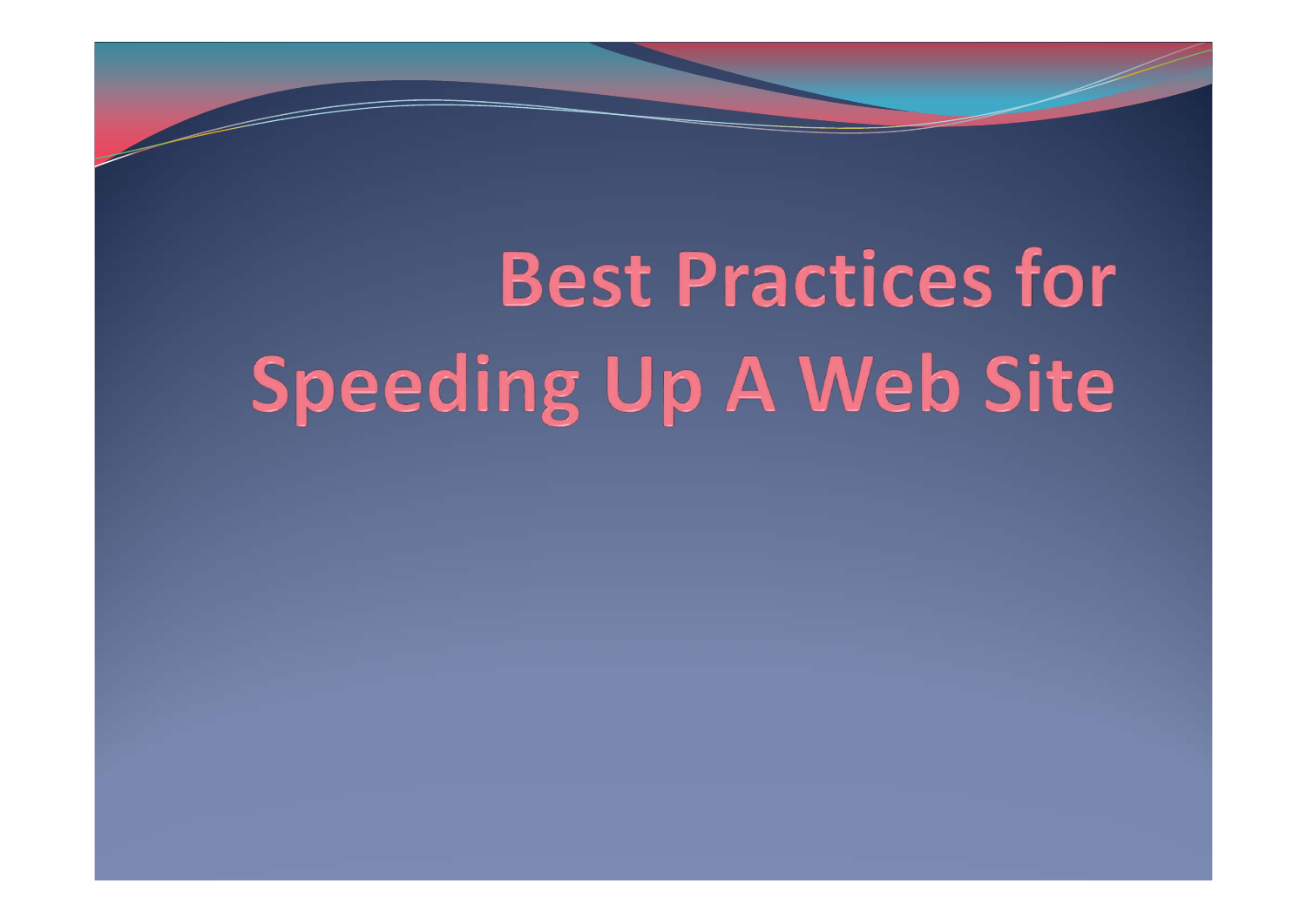#### What is a Web Server?

- Yahoo's The Exceptional Performance team has identified <sup>a</sup> number of best practices for making web pages fast.
- The list includes 35 best practices divided into 7 categories.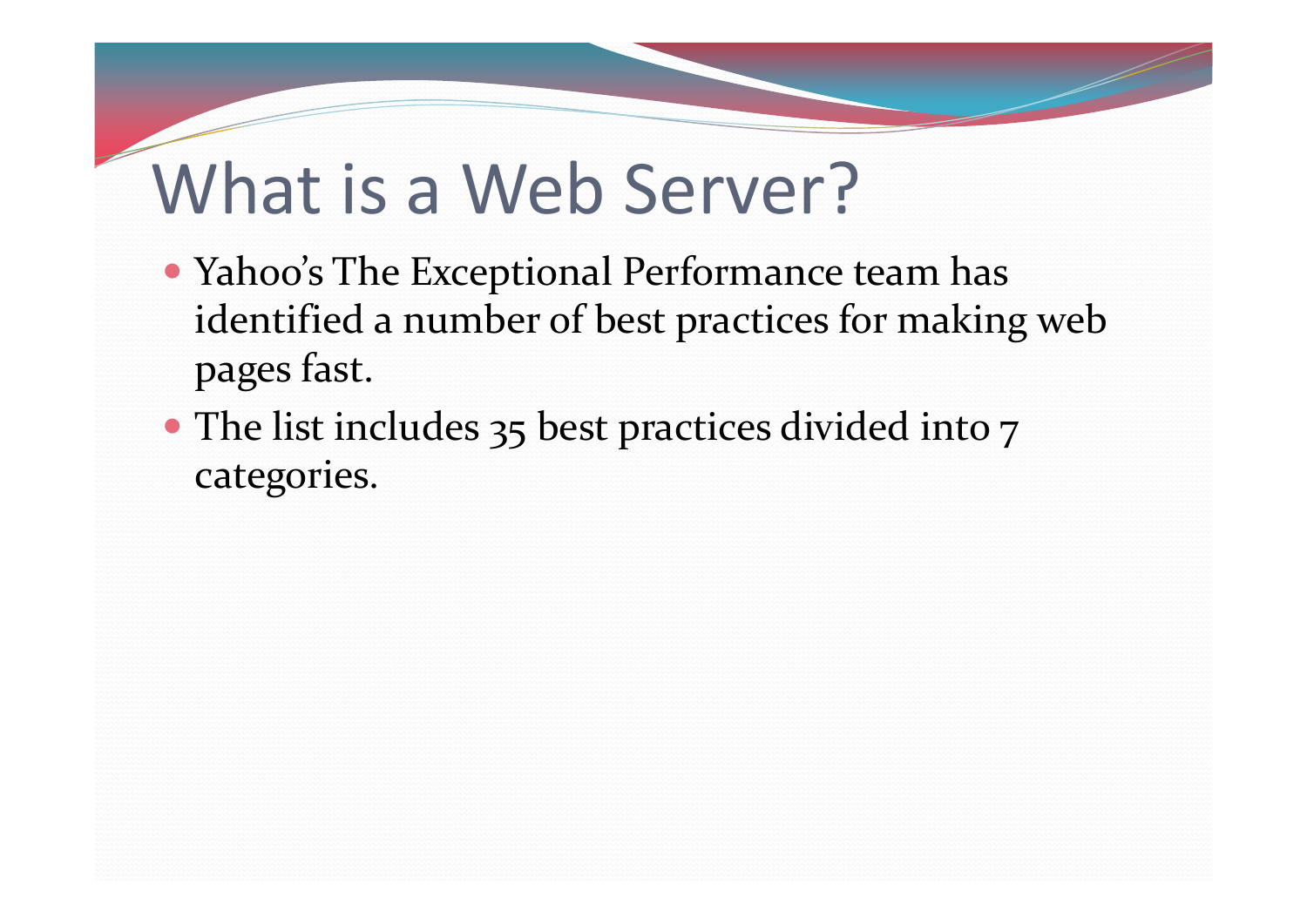- 80% of the end-user response time is spent on the front‐end. Most of this time is tied up in downloading all the components in the page:
	- images
	- stylesheets
	- scripts
	- Flash
- Reducing the number of components in turn reduces the number of HTTP requests required to render the page. This is the key to faster pages.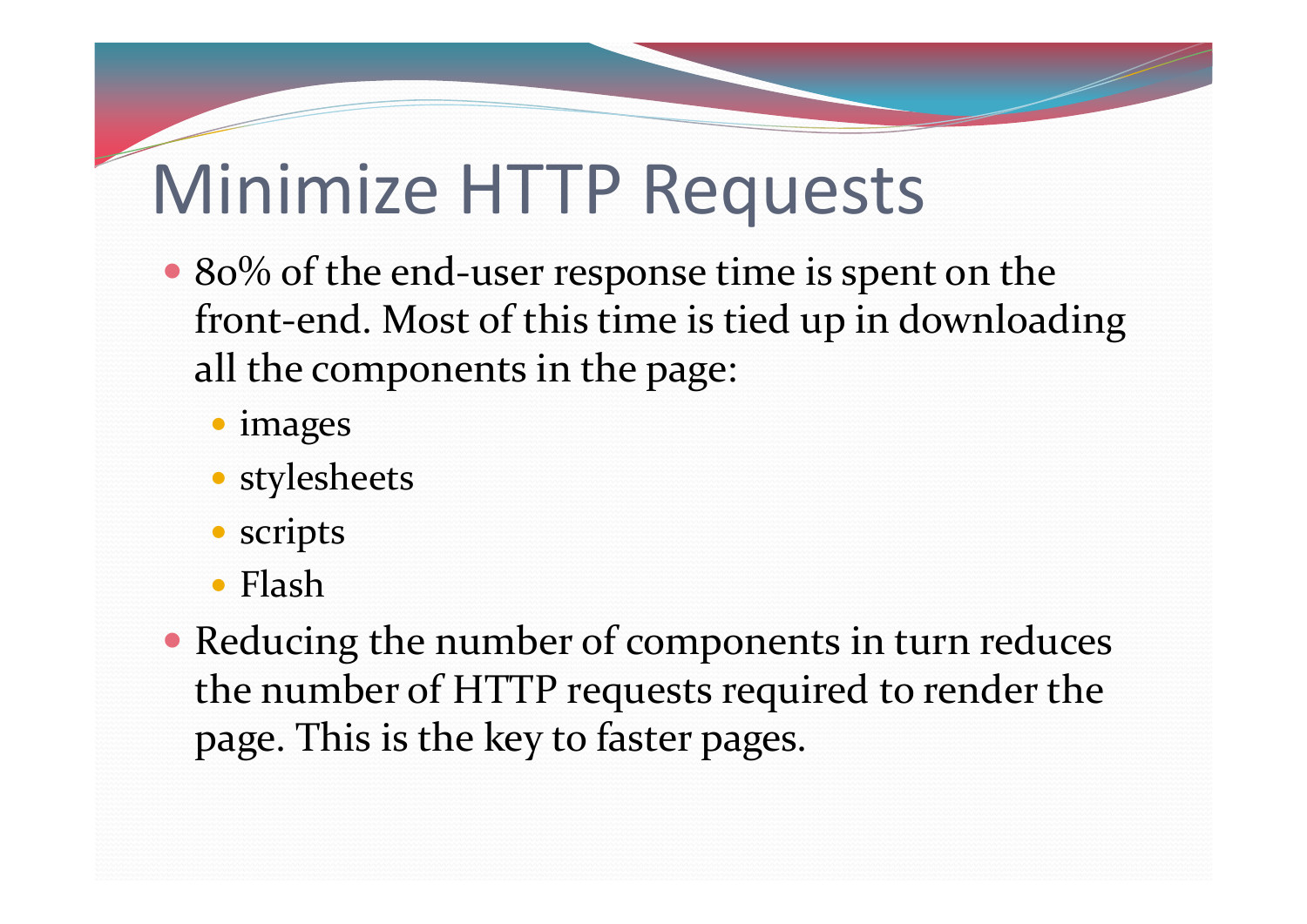#### **Combined files**

- Combining all scripts into <sup>a</sup> single script, and similarly combining all CSS into <sup>a</sup> single stylesheet.
- This reduces the number of HTTP requests but makes the response for each reques<sup>t</sup> longer. So we have to consider overall download time as well as the number of http requests
- Combining files is challenging when the scripts and stylesheets vary from page to page, but making this par<sup>t</sup> of your release process improves response times.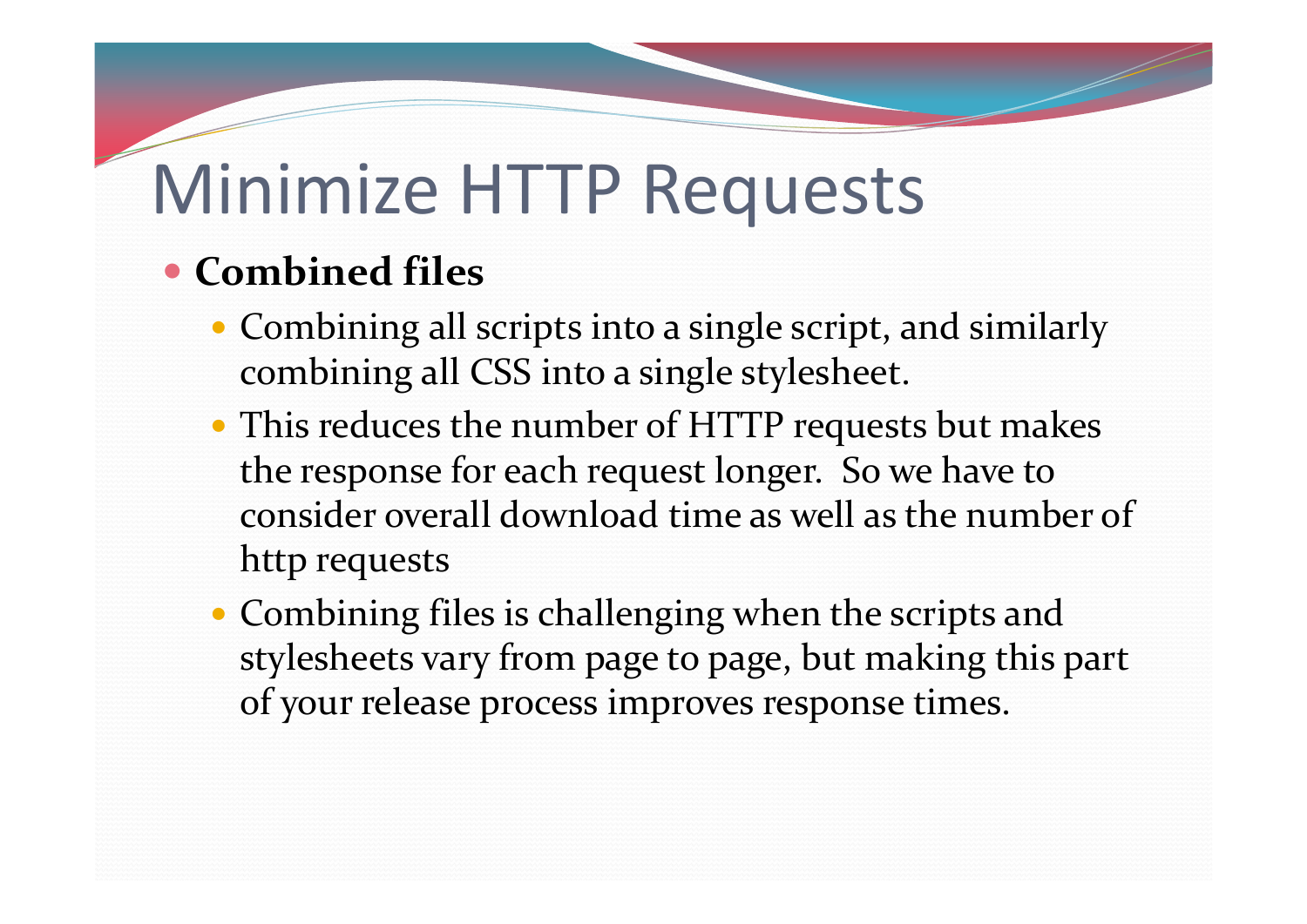- CSS Sprites
	- CSS Sprites are the preferred method for reducing the number of image requests. Combine your background images into <sup>a</sup> single image and use the CSS background‐ image and background‐position properties to display the desired image segment.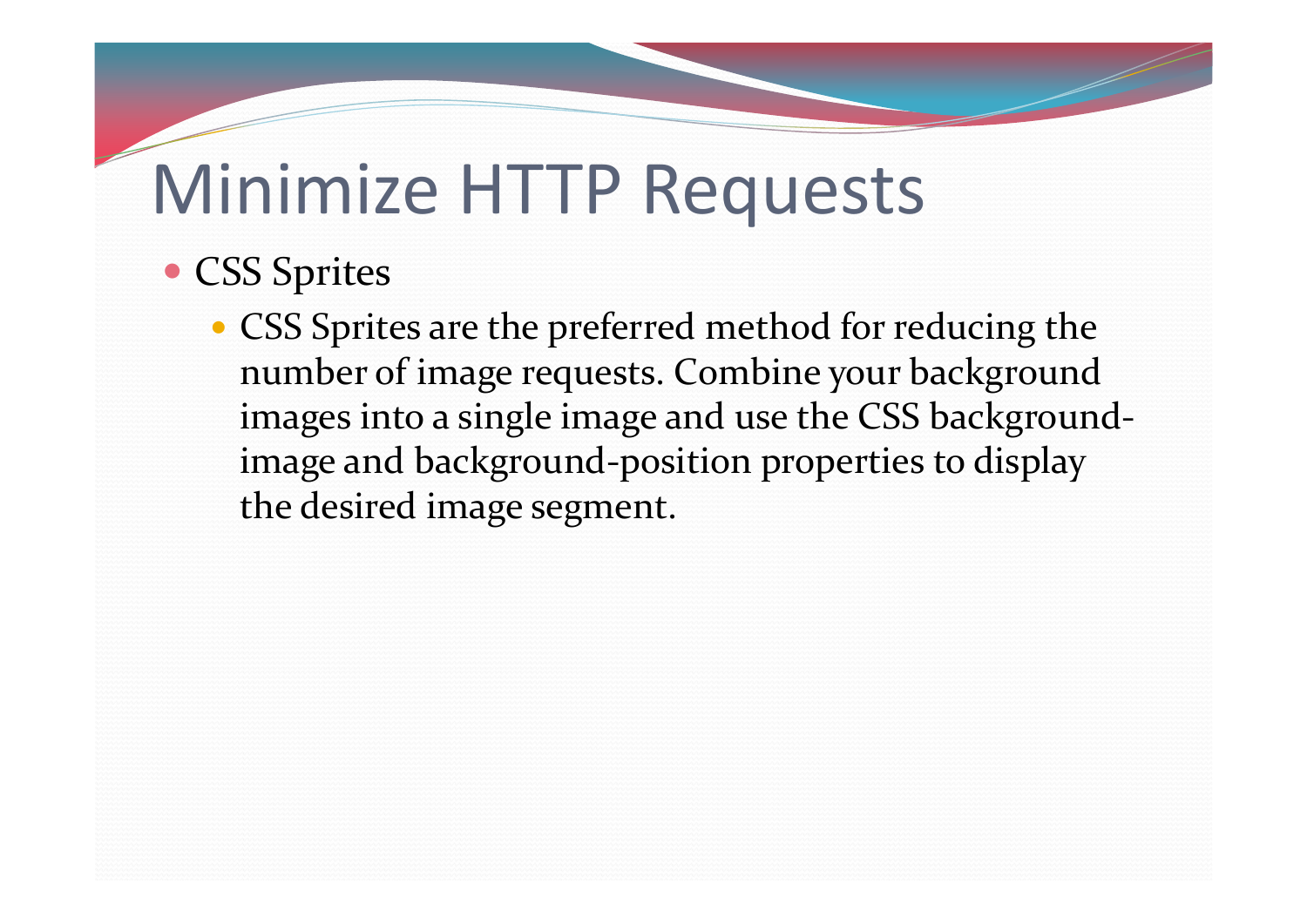#### CSS Sprites Example

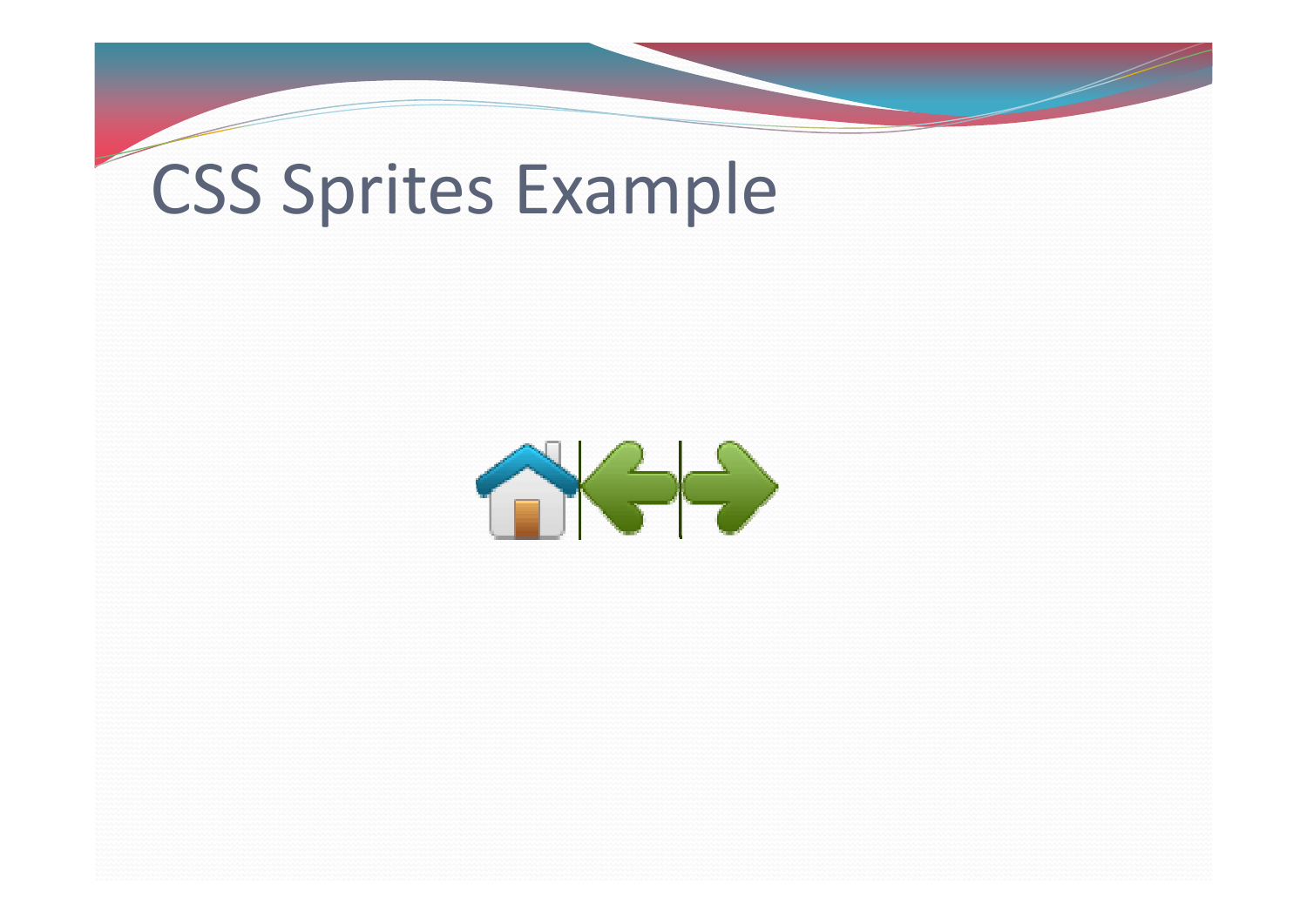#### CSS Sprites Example

```
<!DOCTYPE html><html><head><style>
      img.home{
         width:46px;
         height:44px;
         background:url(img_navsprites.gif) 0 0;
      }
      img.next{
         width:43px;
         height:44px;
         background:url(img_navsprites.gif) -91px 0;
      }
   </style>
  </head>
 <body>
   <img class="home" src="img_trans.gif">
    <br><br>
    <img class="next" src="img_trans.gif">
 </body>
</html>
```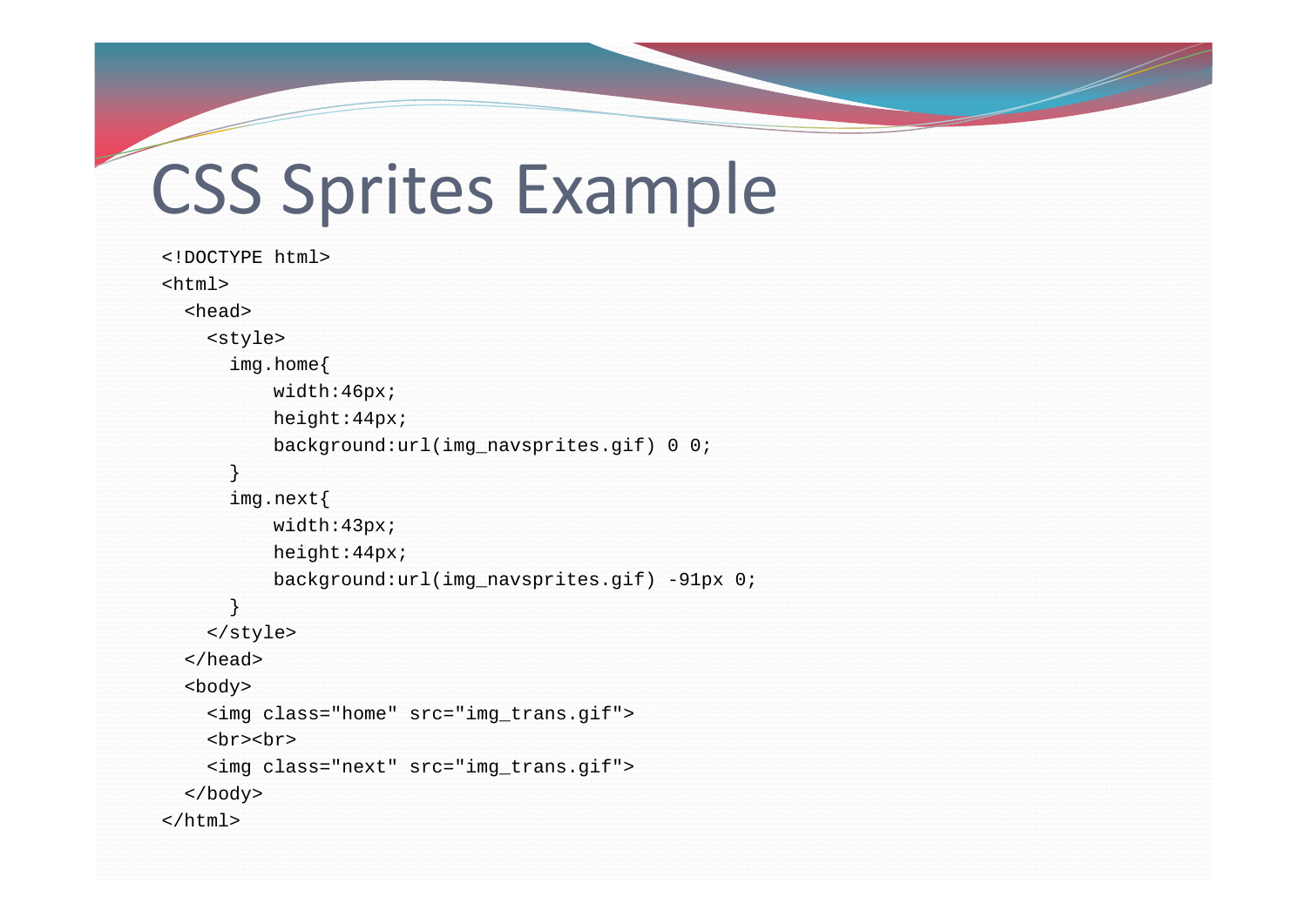#### CSS Sprites Example

• http://www.w3schools.com/css/css\_image\_sprites.asp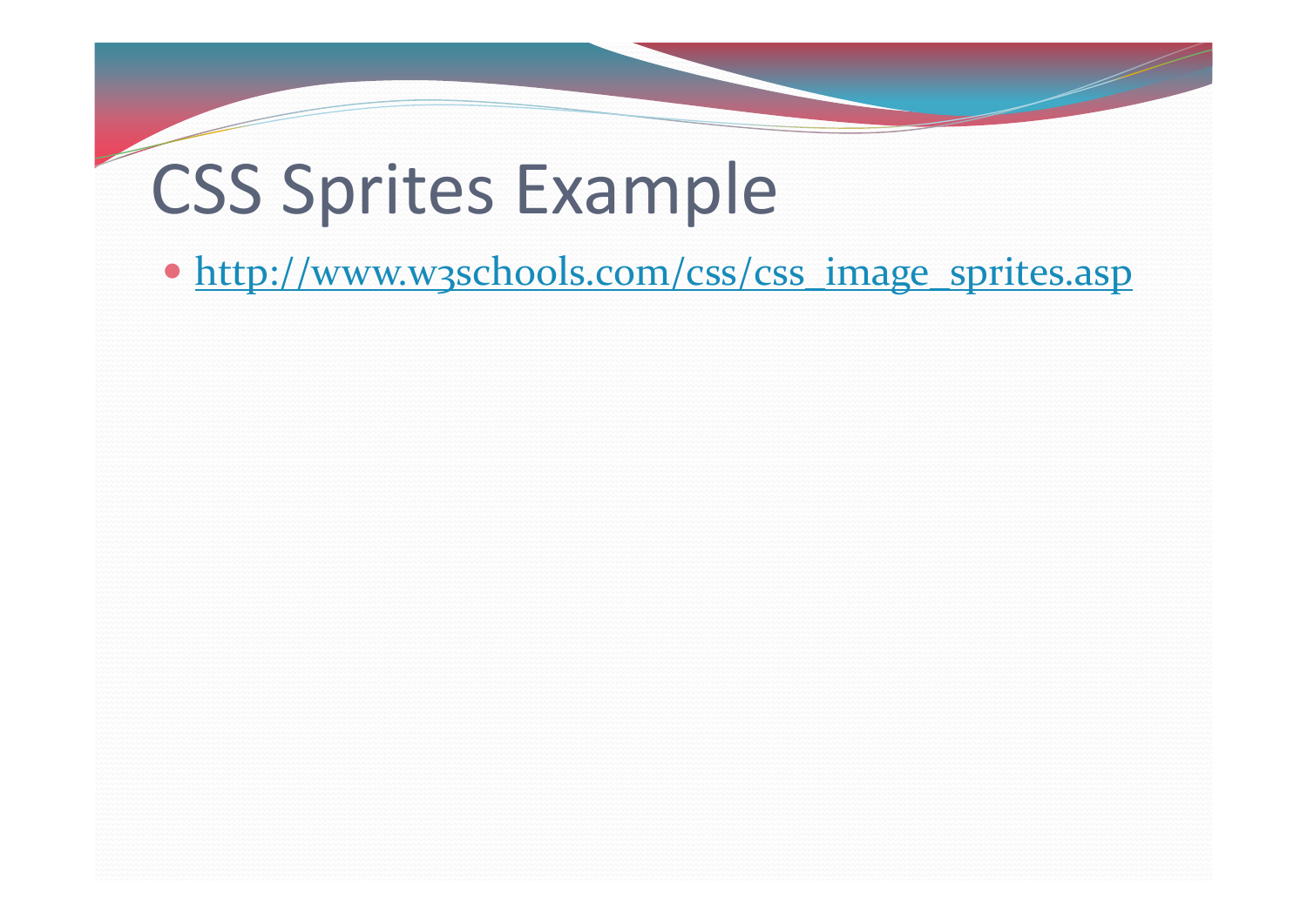#### Optimize CSS Sprites

- Arranging the images in the sprite horizontally as opposed to vertically usually results in <sup>a</sup> smaller file size.
- Combining similar colors in <sup>a</sup> sprite helps you keep the color count low, ideally under 256 colors so to fit in <sup>a</sup> PNG8.
- "Be mobile-friendly" and do not leave big gaps between the images in <sup>a</sup> sprite. This does not affect the file size as much but requires less memory for the user agen<sup>t</sup> to decompress the image into <sup>a</sup> pixel map. 100x100 image is <sup>10</sup> thousand pixels, where 1000x1000 is <sup>1</sup> million pixels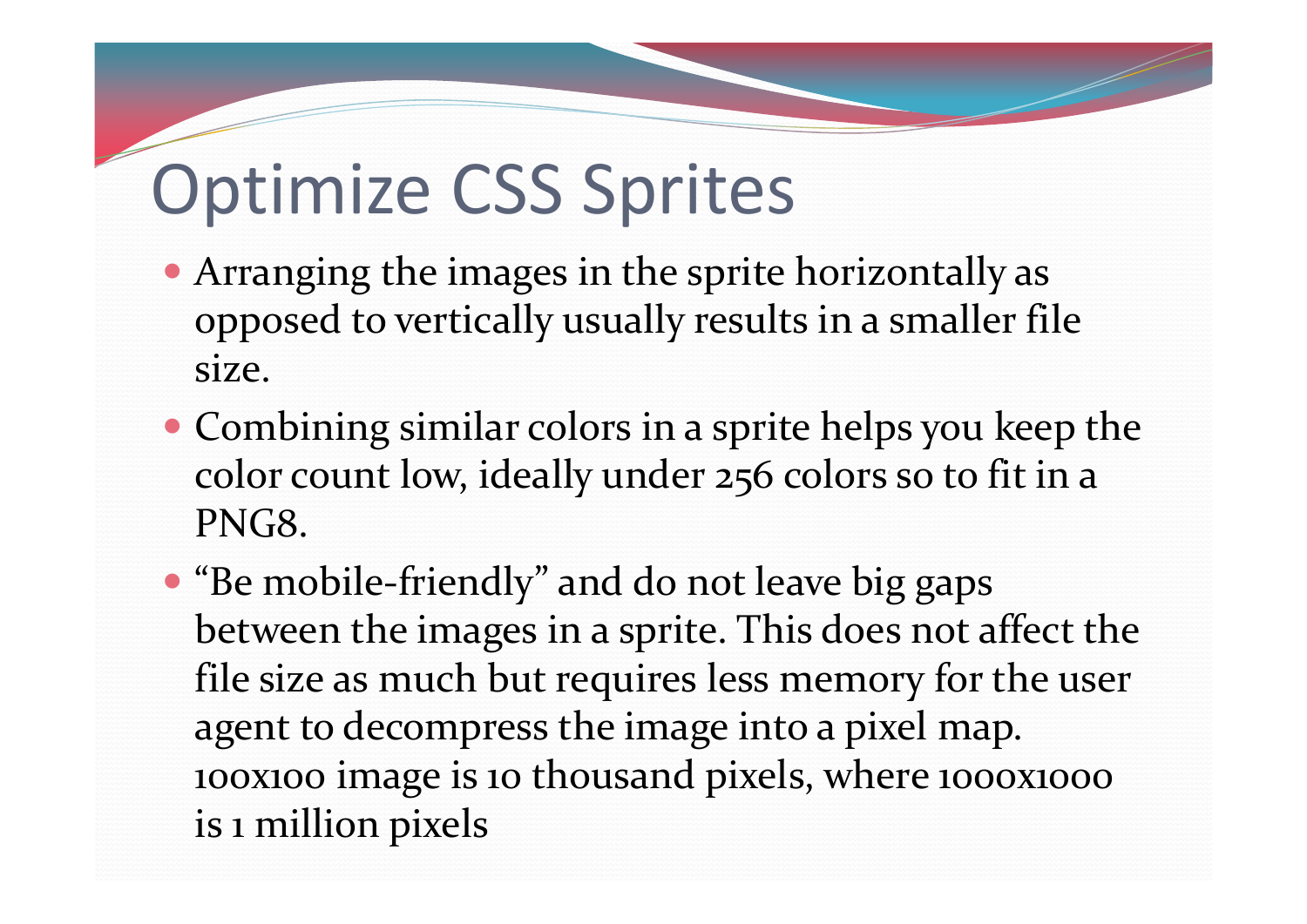#### • Image maps

- Image maps combine multiple images into a single image.
- The overall download size is about the same, but reducing the number of HTTP requests speeds up the page.
- Image maps only work if the images are contiguous in the page, such as <sup>a</sup> navigation bar.
- Defining the coordinates of image maps can be tedious and error prone.
- Using image maps for navigation is not accessible too, so it's not recommended.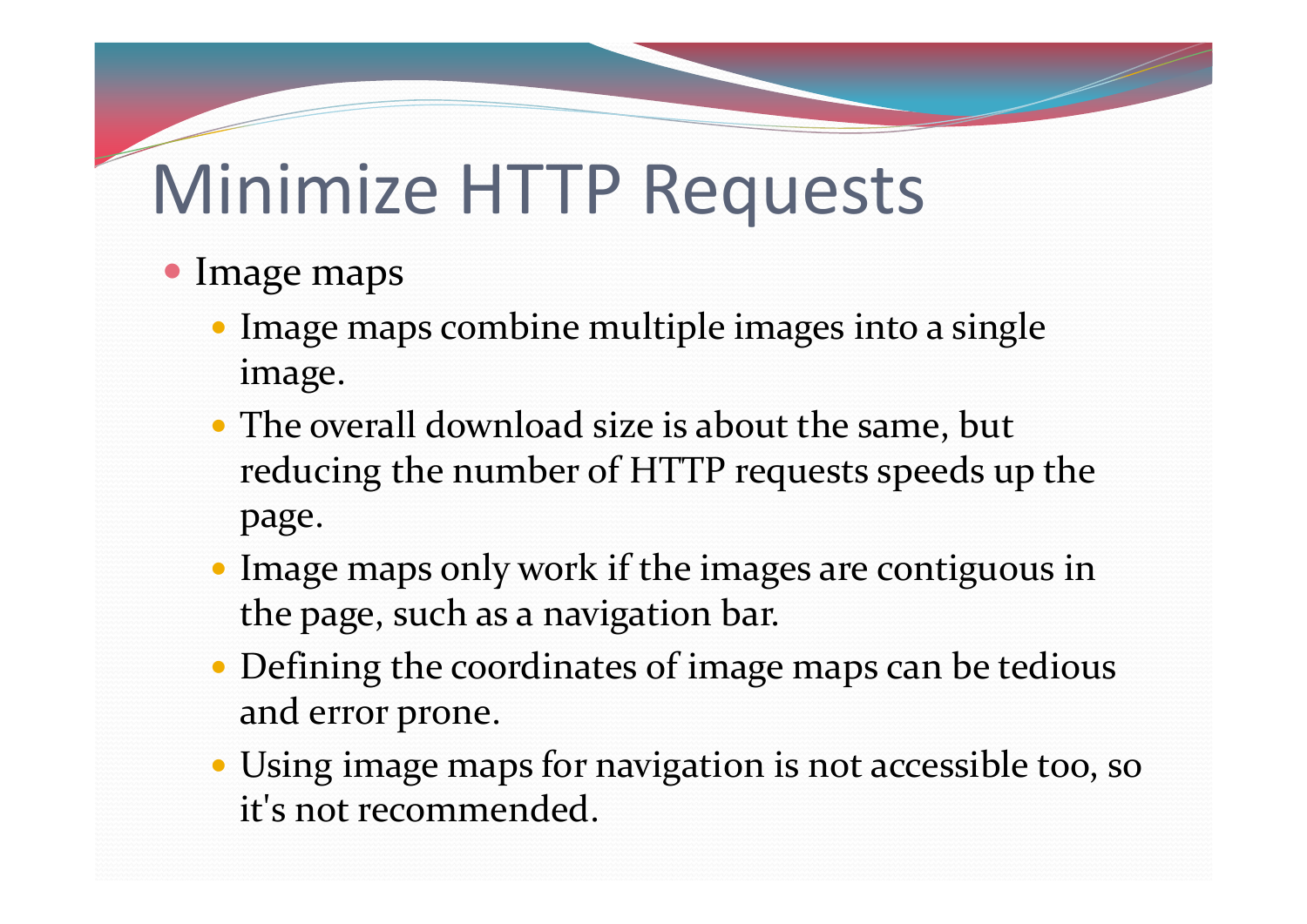- Image maps ‐ Problems
	- Image maps only work if the images are contiguous in the page, such as <sup>a</sup> navigation bar.
	- Defining the coordinates of image maps can be tedious and error prone.
	- Using image maps for navigation is not accessible too, so it's not recommended.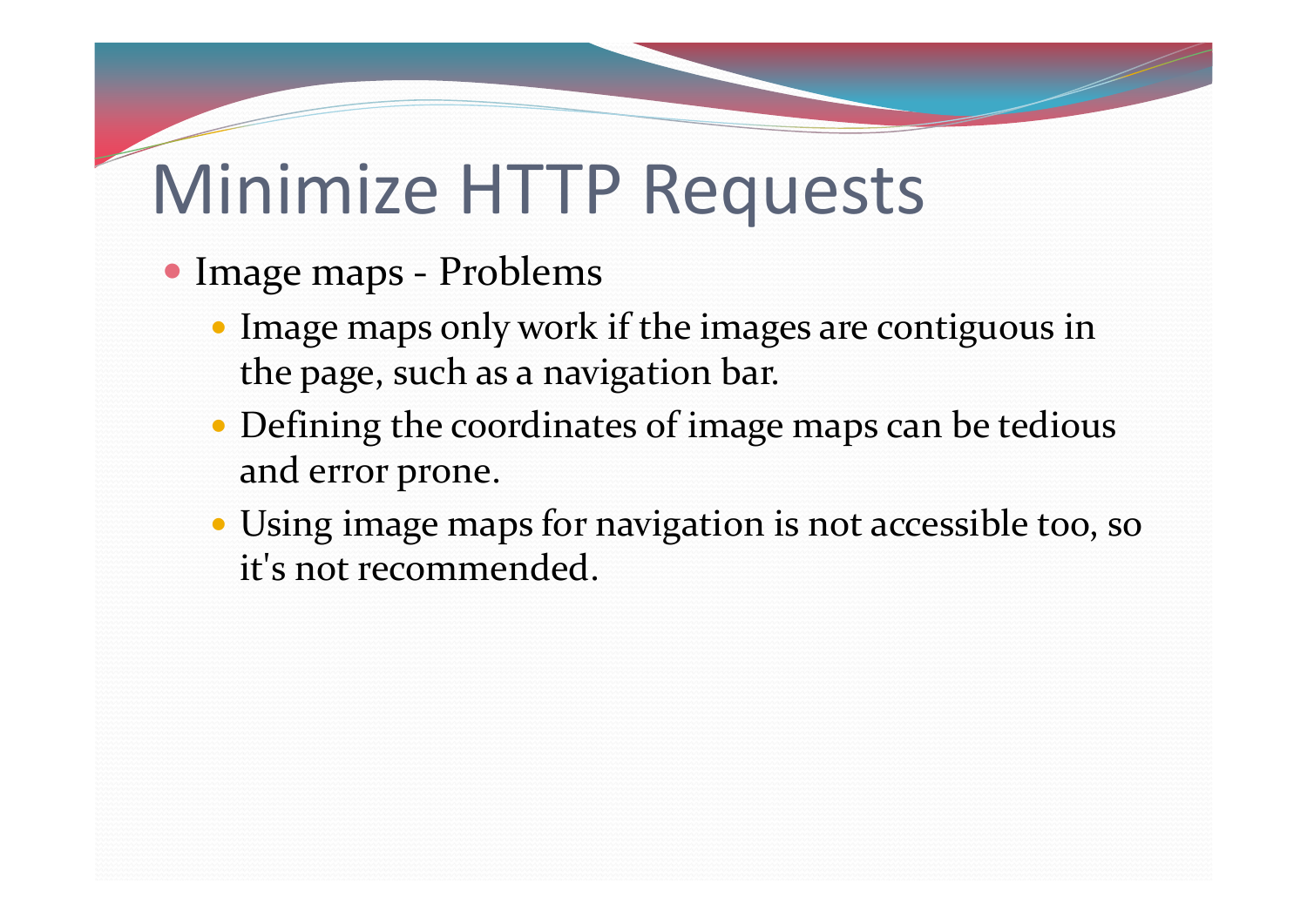#### Image maps ‐ Example

```
<!DOCTYPE html><html><body>
    <p>Click on the sun or on one of the planets to watch it closer:</p>
    <img src="planets.gif" 
         width="145" height="126" 
         alt="Planets" usemap="#planetmap">
    <map name="planetmap">
      <area shape="rect" 
            coords="0,0,82,126" alt="Sun" href="sun.htm">
      <area shape="circle" 
            coords="90,58,3" alt="Mercury" href="mercur.htm">
      <area shape="circle" 
            coords="124,58,8" alt="Venus" href="venus.htm">
    \langle map>
```
</body> </html>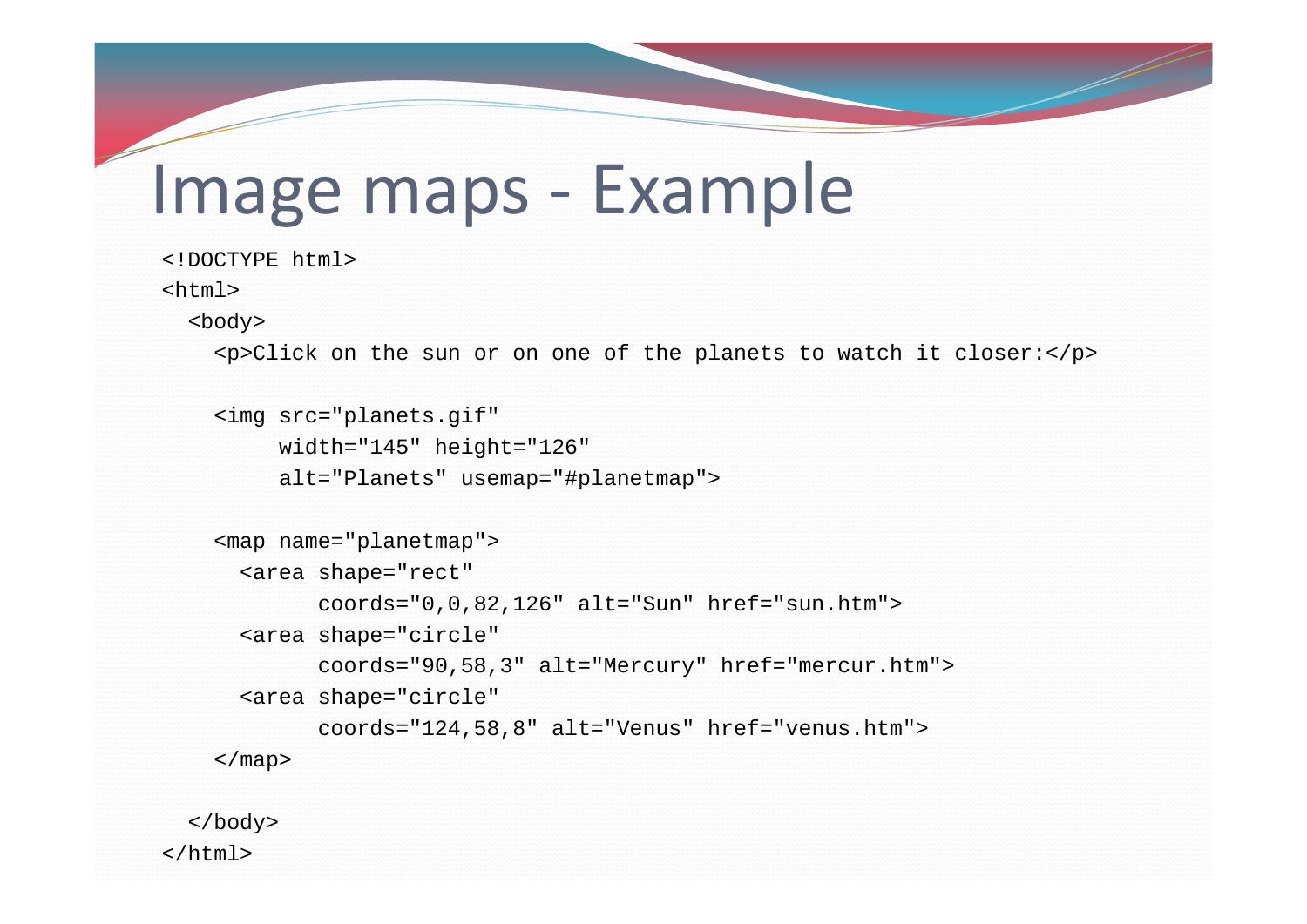# Image maps ‐ Example





planet.gif – Map Image

sun.gif

merglobe.gif

venglobe.gif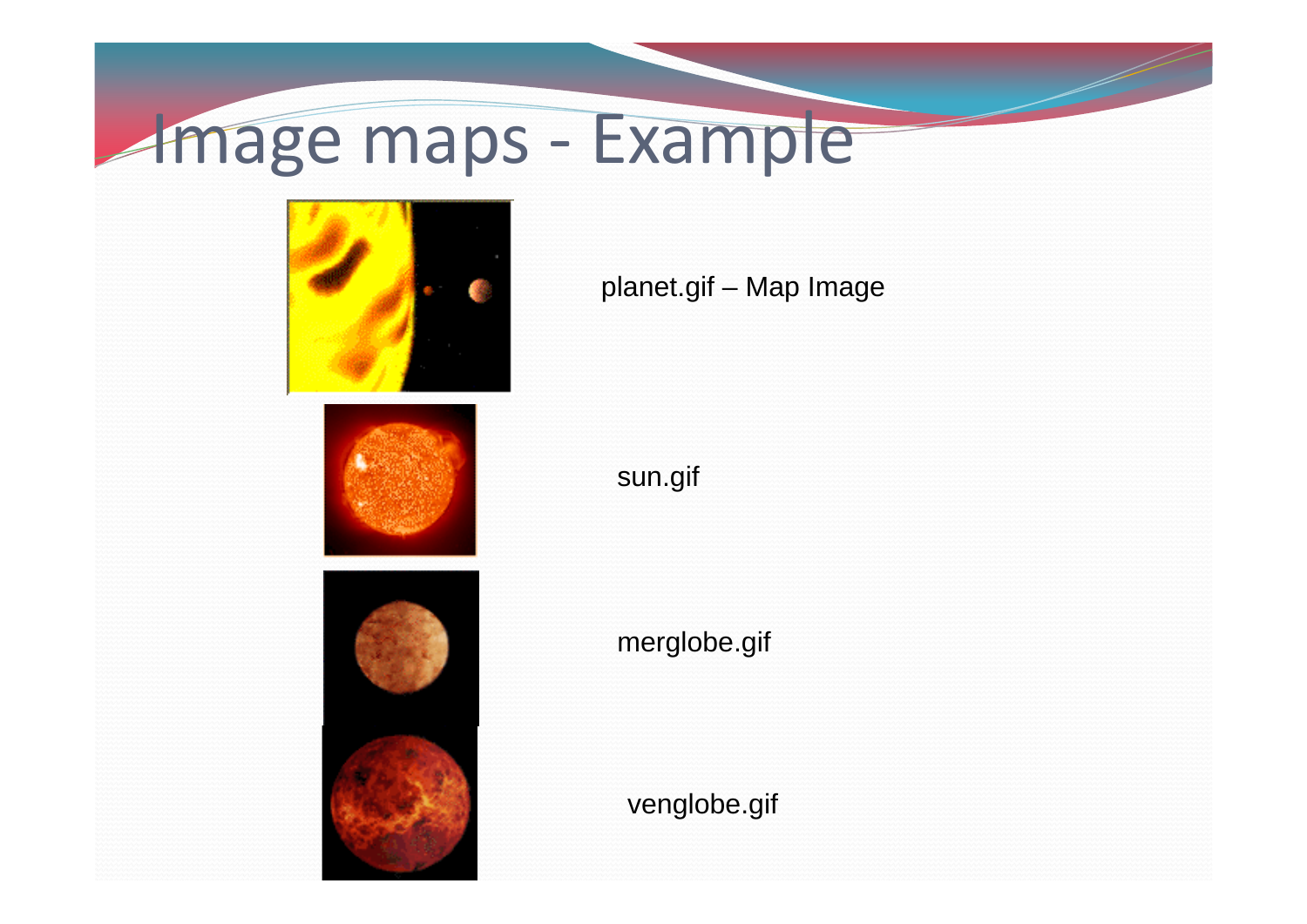#### Image maps ‐ Example

• http://www.w3schools.com/tags/tag\_map.asp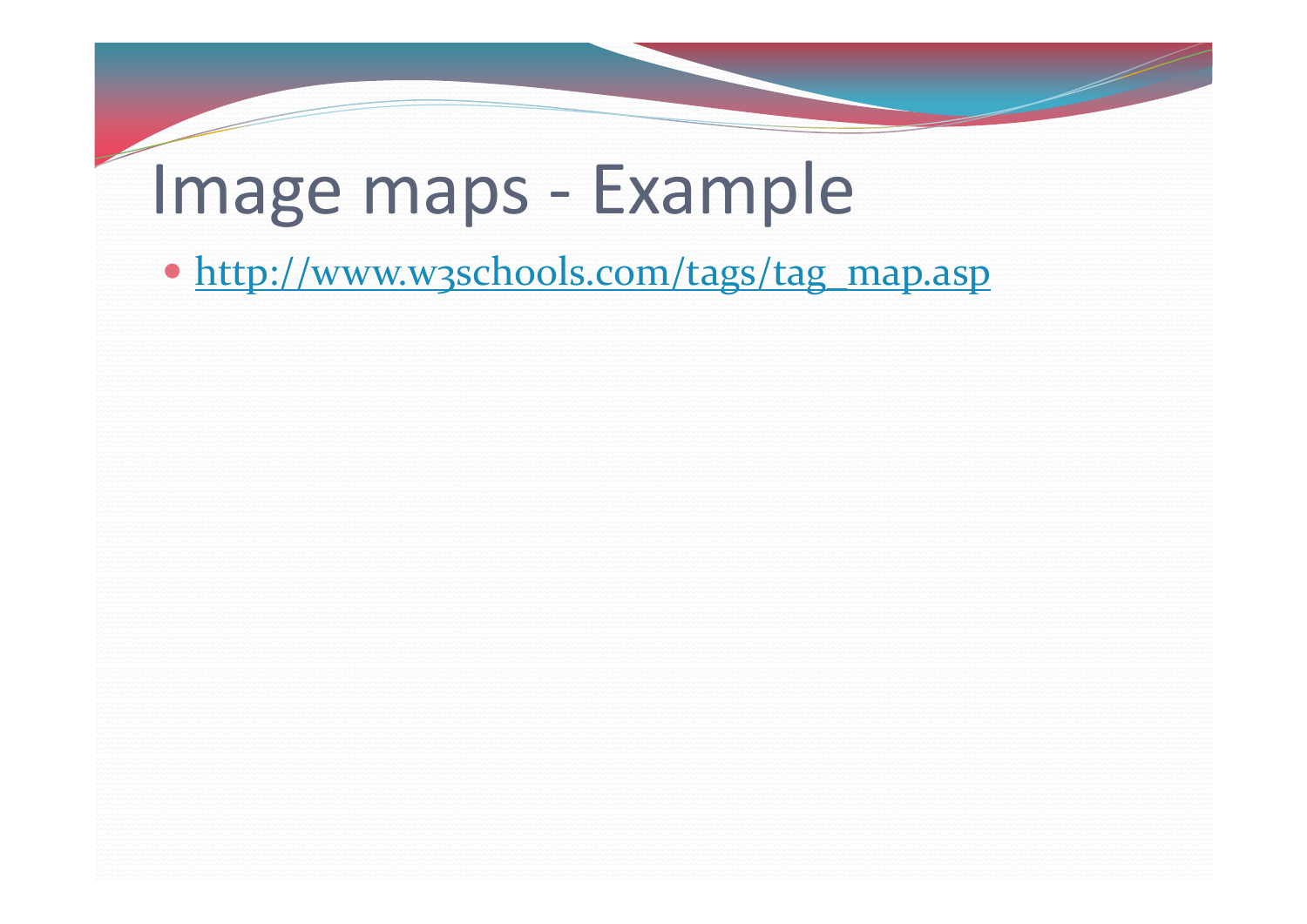- Inline images
	- **Inline images use the data: URL scheme to embed the** image data in the actual page.
		- <img src="smiley.gif" alt="Smiley face"

height="42" width="42">

- This can increase the size of your HTML document.
- Combining inline images into your (cached) stylesheets is a way to reduce HTTP requests and avoid increasing the size of your pages. Inline images are not ye<sup>t</sup> supported across all major browsers.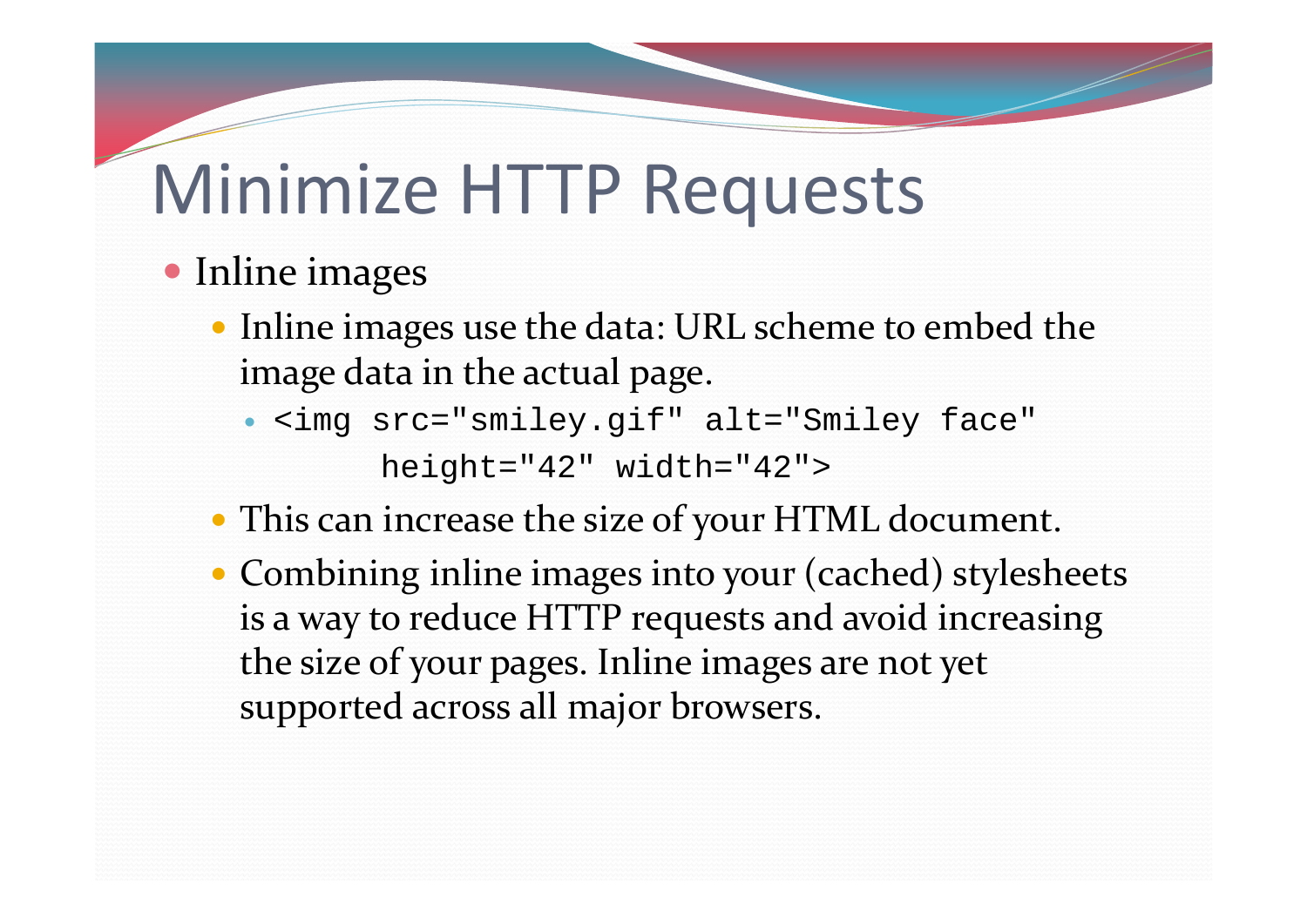# Use <sup>a</sup> Content Delivery Network (CDN)

- The user's proximity to your web server has an impact on response times.
- Deploying your content across multiple, geographically dispersed servers will make your pages load faster from the user's perspective. But where should you start?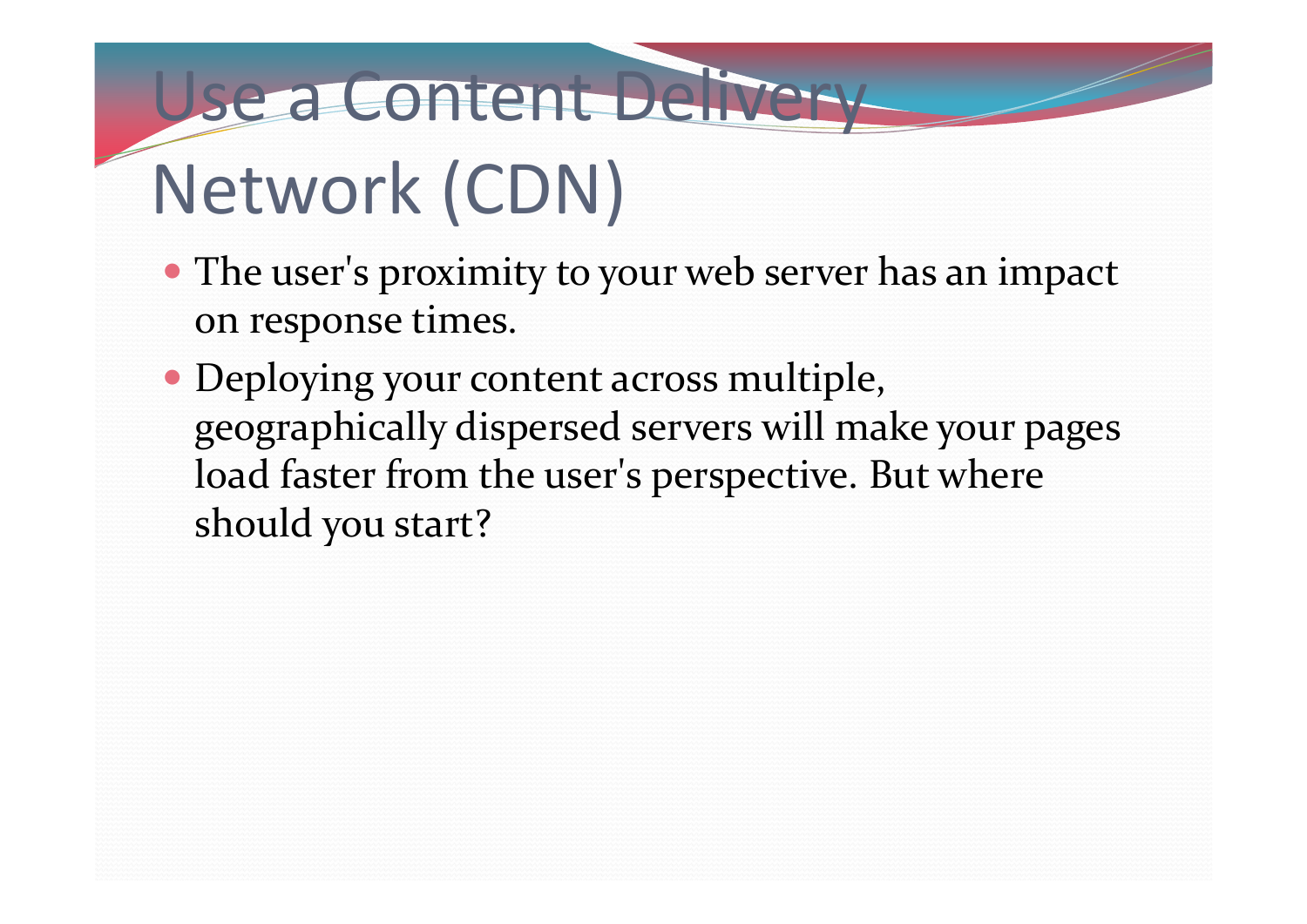# Use <sup>a</sup> Content Delivery Network (CDN)

- Remember that 80-90% of the end-user response time is spen<sup>t</sup> downloading all the components in the page: images, stylesheets, scripts, Flash, etc.
- $\bullet$  So  $\ldots$ 
	- disperse your static content.
- Content delivery network (CDN) is <sup>a</sup> collection of web servers distributed across multiple locations to deliver content more efficiently to users.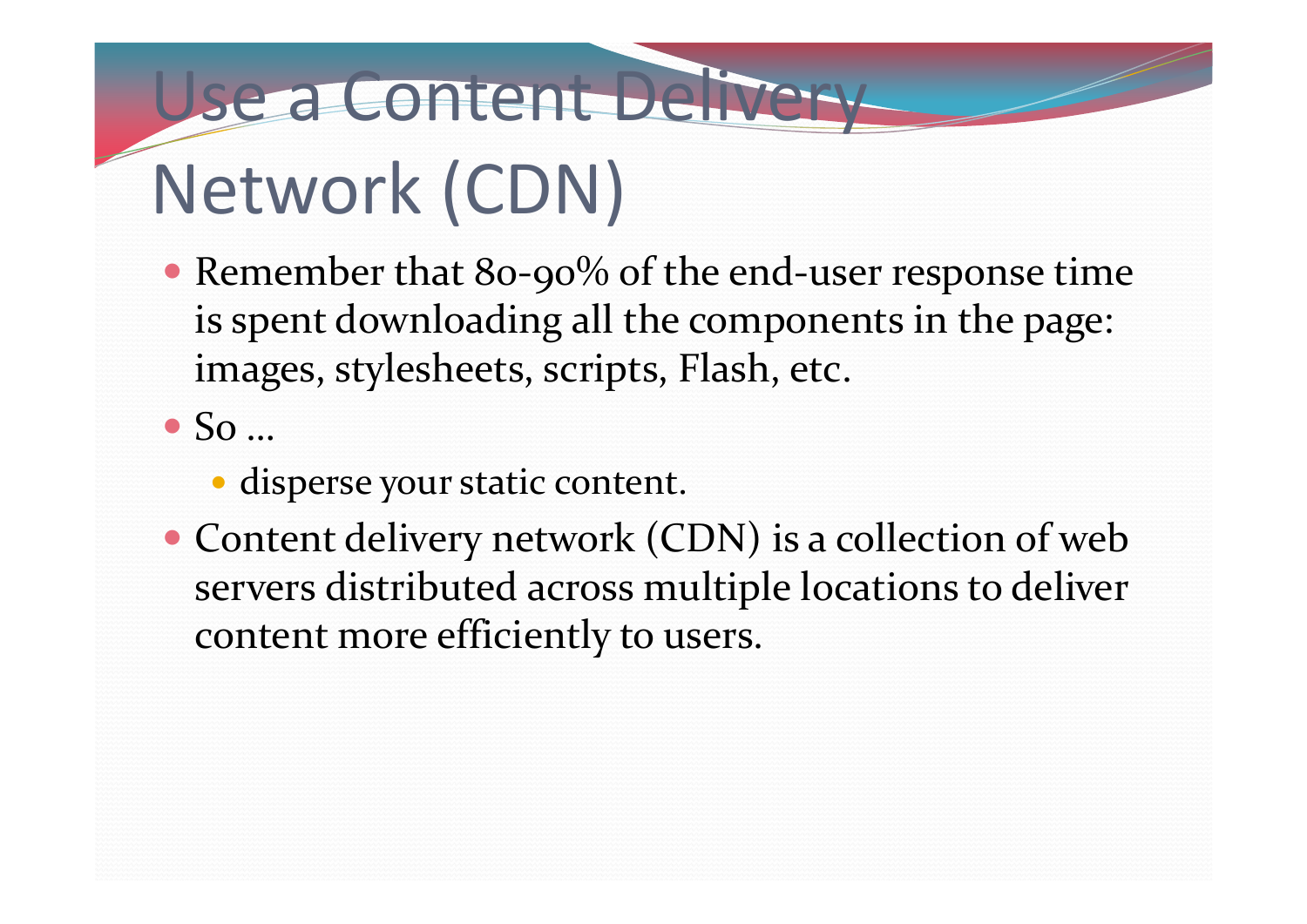# Use <sup>a</sup> Content Delivery Network (CDN)

- There are commercial CDNs so you do not have to build your own
	- Akamai
	- EdgeCast
	- Level3
- But they are costly \$\$\$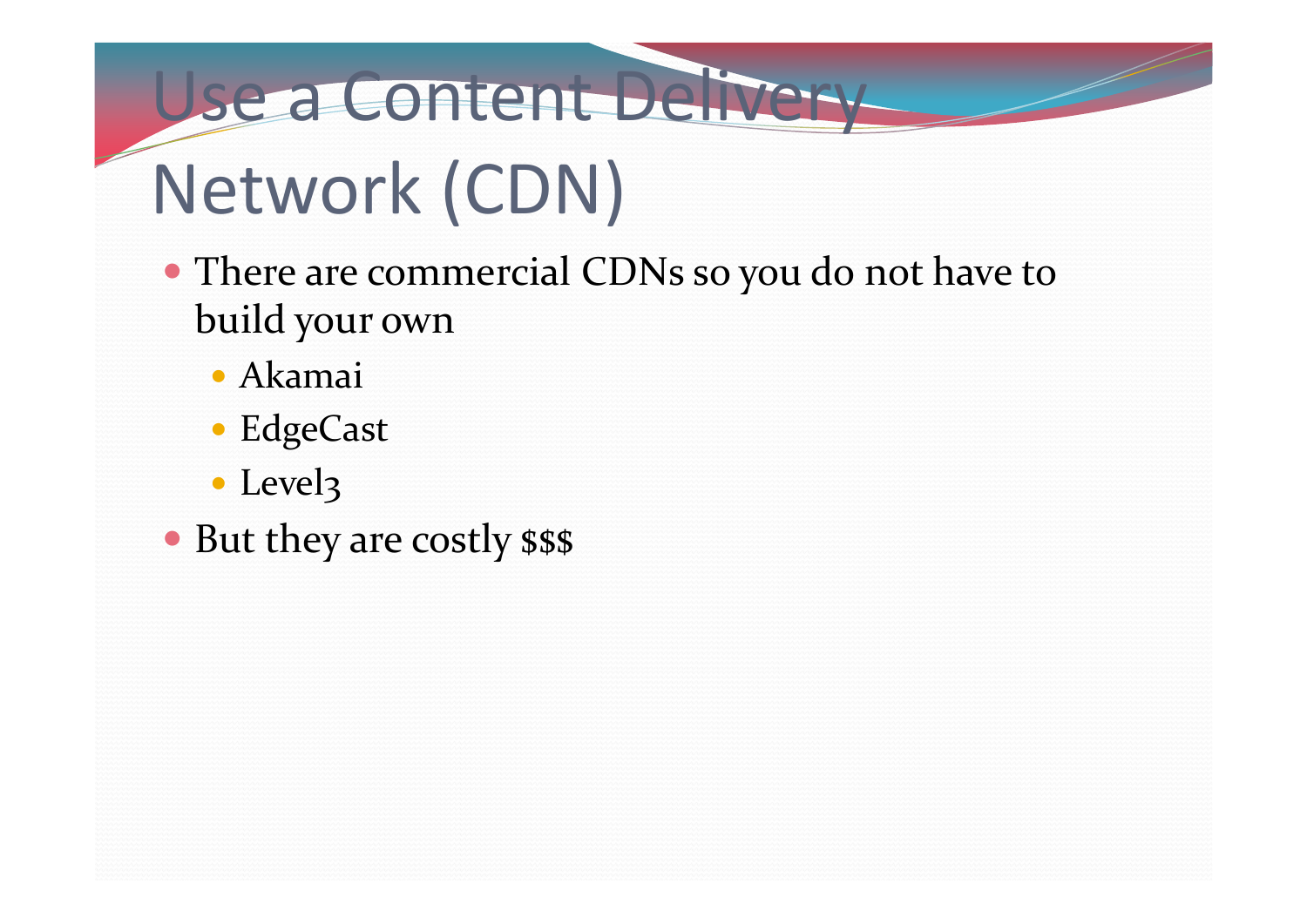#### Add an Expires or a Cache-

# Control Header

- There are two aspects to this rule:
	- For static components: implement "Never expire" policy by setting far future Expires header
	- For dynamic components: use an appropriate Cache‐ Control header to help the browser with conditional requests
		- Here you have to determine <sup>a</sup> Time‐To‐Live (TTL) value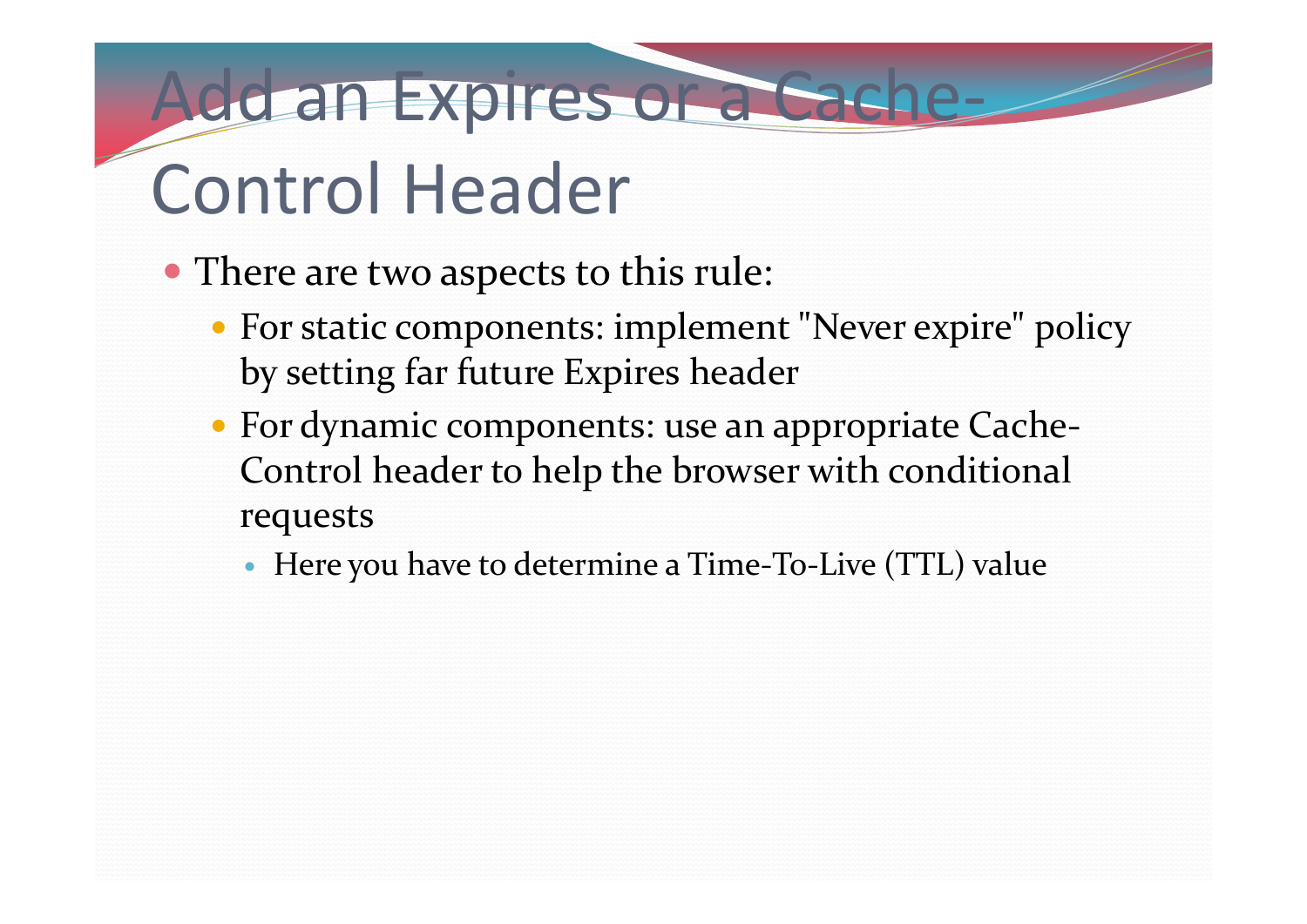#### Add an Expires or a Cache-

# Control Header

- Web page designs are getting richer and richer, which means more scripts, stylesheets, images, and Flash in the page.
- A first-time visitor to your page may have to make several HTTP requests, but by using the Expires header you make those components cacheable.
- This avoids unnecessary HTTP requests on subsequent page views.
- Expires headers are most often used with images, but they should be used on *all* components including scripts, stylesheets, and Flash components.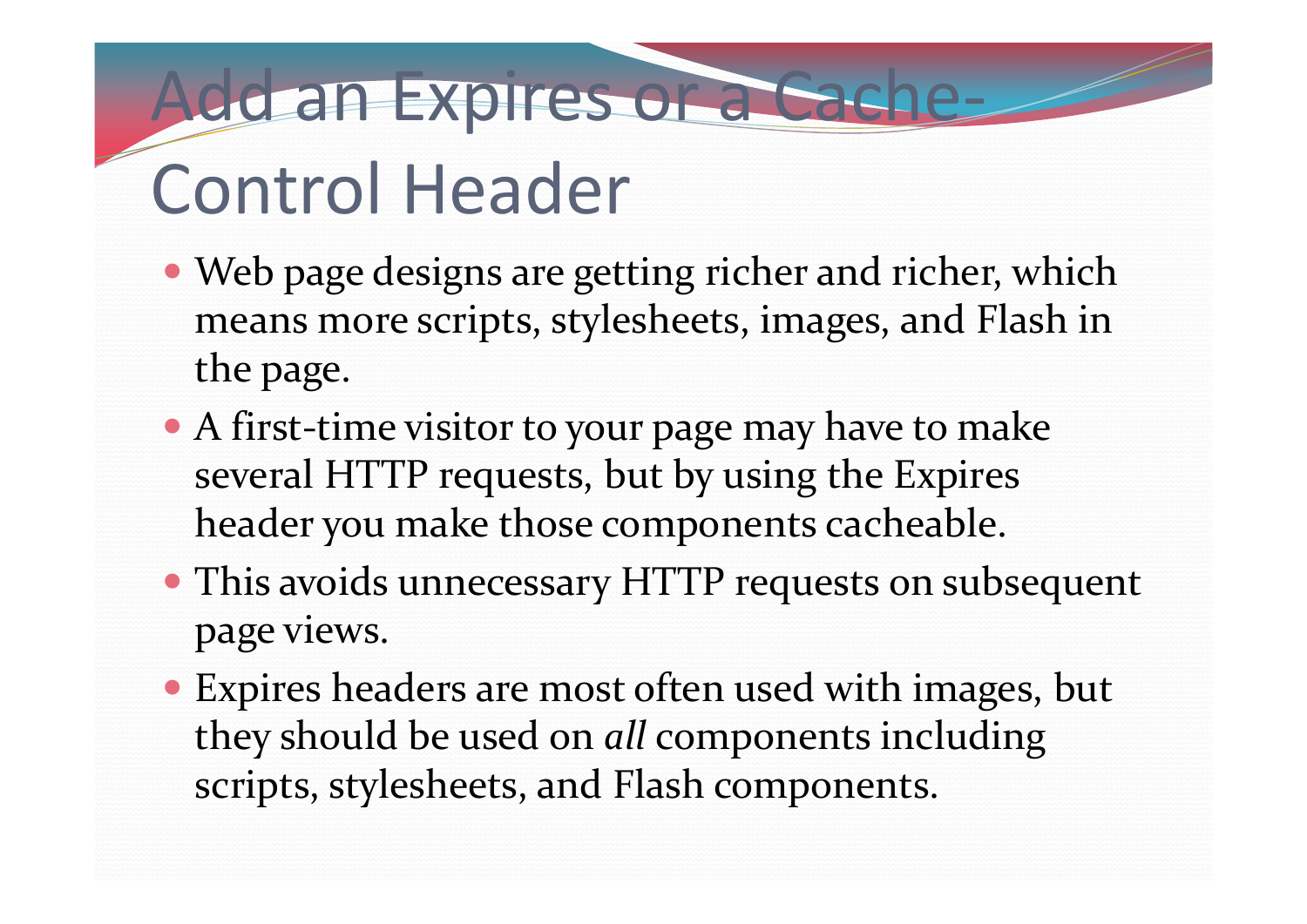# Add an Expires or a Cache-

## Control Header

- Browsers use <sup>a</sup> cache to reduce the number and size of HTTP requests, making web pages load faster.
- A web server uses the Expires header in the HTTP response to tell the client (the Browser) how long <sup>a</sup> componen<sup>t</sup> can be cached.
- This is <sup>a</sup> far future Expires header, telling the browser that this response won't be stale until April 15, 2015. Expires: Thu, 15 Apr 2015 20:00:00 GMT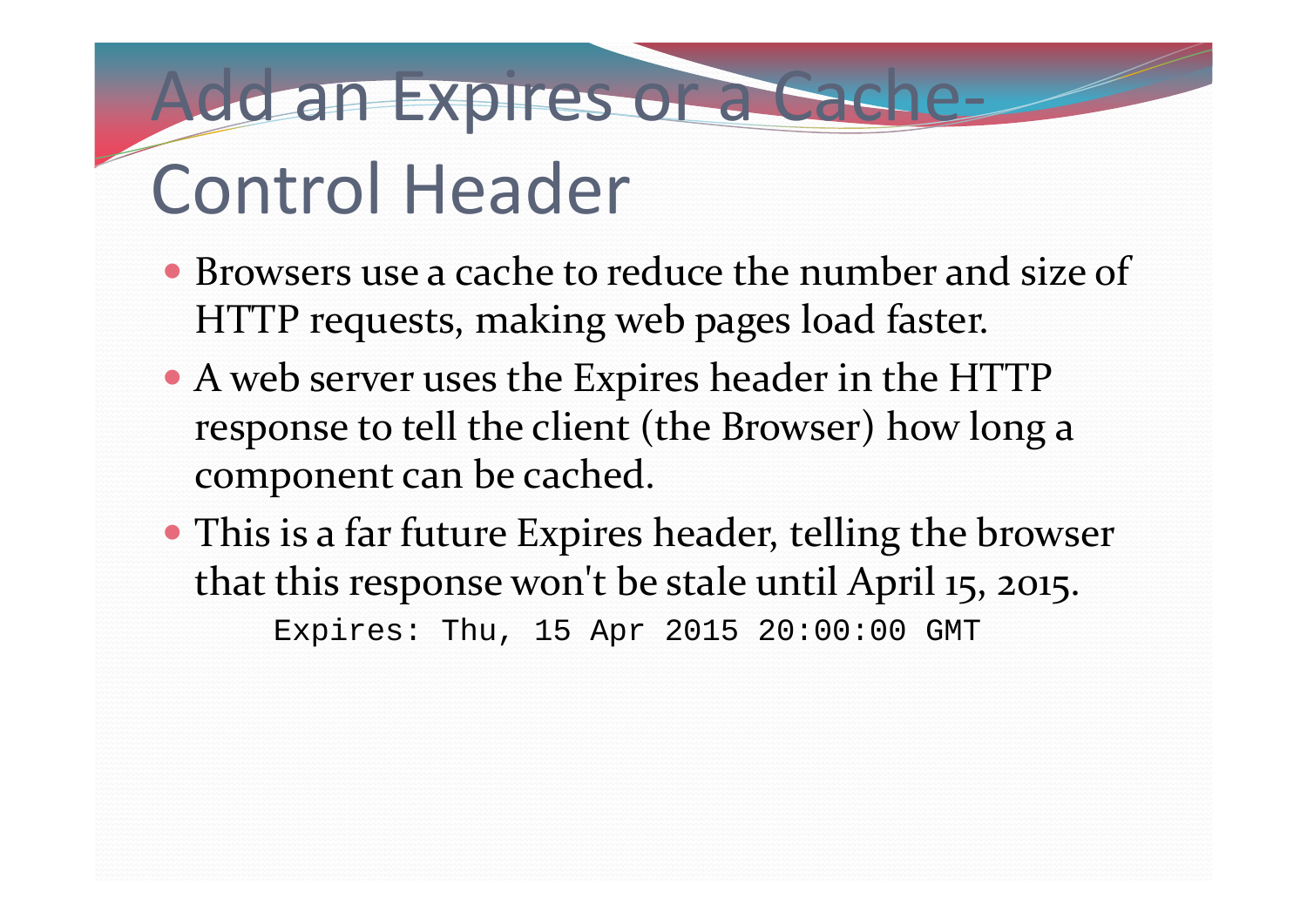## Gzip Components

- The time it takes to transfer an HTTP reques<sup>t</sup> and response across the network can be significantly reduced by decisions made by front ‐end engineers.
- It's true that the end-user's bandwidth speed, Internet service provider, proximity to peering exchange points, etc. are beyond the control of the development team.
- But there are other variables that affect response times. Compression reduces response times by reducing the size of the HTTP response.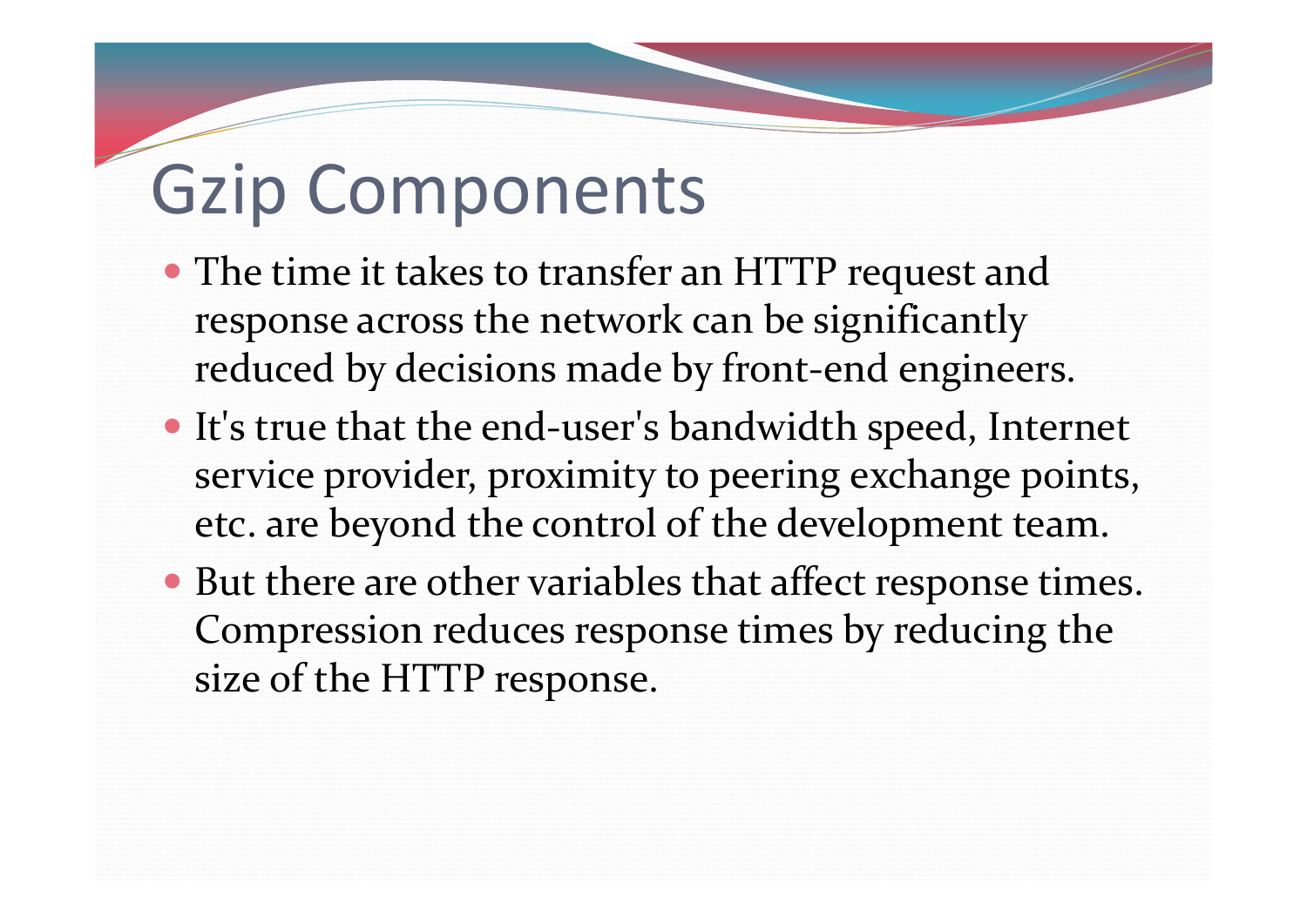# Gzip Components

 Web clients (Browsers in this case) indicate suppor<sup>t</sup> for compression with the Accept ‐Encoding header in the HTTP request.

Accept-Encoding: gzip, deflate

- If the web server sees this header in the request, it *may* compress the response using one of the methods listed by the client.
- The web server notifies the web client of this via the Content ‐Encoding header in the response.

Content-Encoding: gzip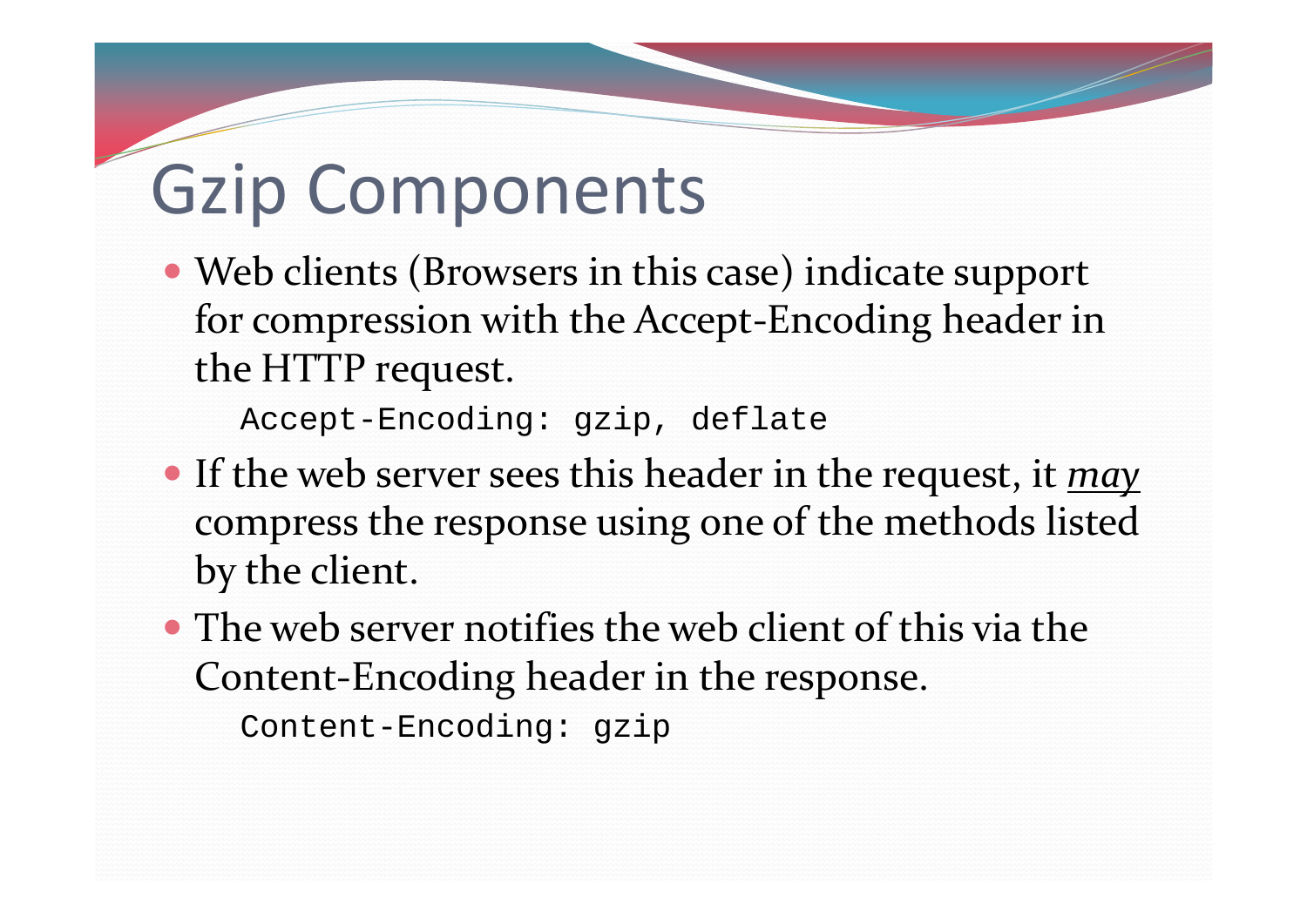#### Put Stylesheets at the Top

- Moving stylesheets to the document HEAD makes pages *appear* to be loading faster.
- This is because putting stylesheets in the HEAD allows the page to render progressively.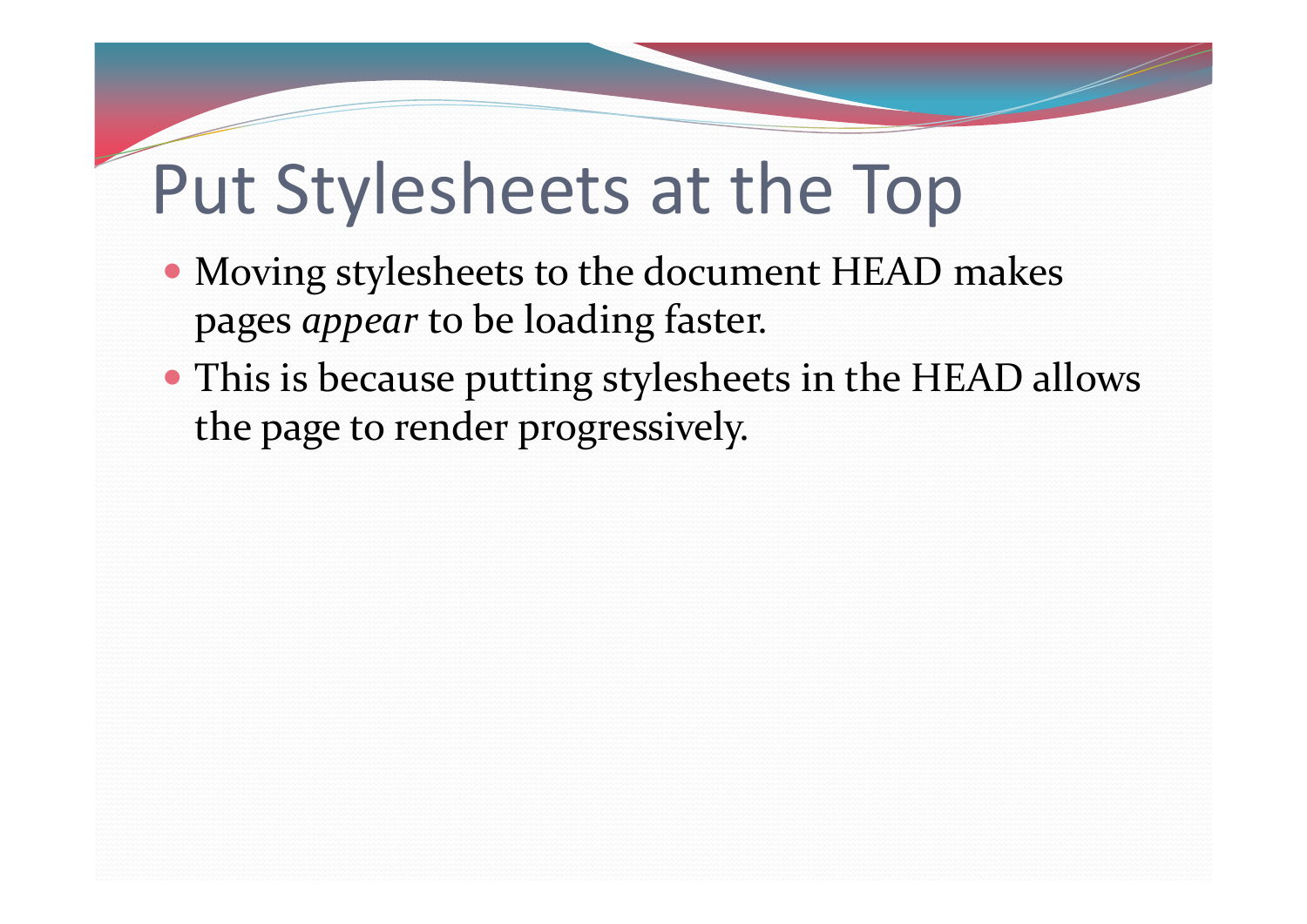#### Put Stylesheets at the Top

- Front‐end engineers want <sup>a</sup> page to load progressively; that is, they want the browser to display whatever content it has as soon as possible.
- This is especially important for pages with <sup>a</sup> lot of content and for users on slower Internet connections.
- When the browser loads the page progressively the header, the navigation bar, the logo at the top, etc. all serve as visual feedback for the user who is waiting for the page.
- This improves the overall user experience.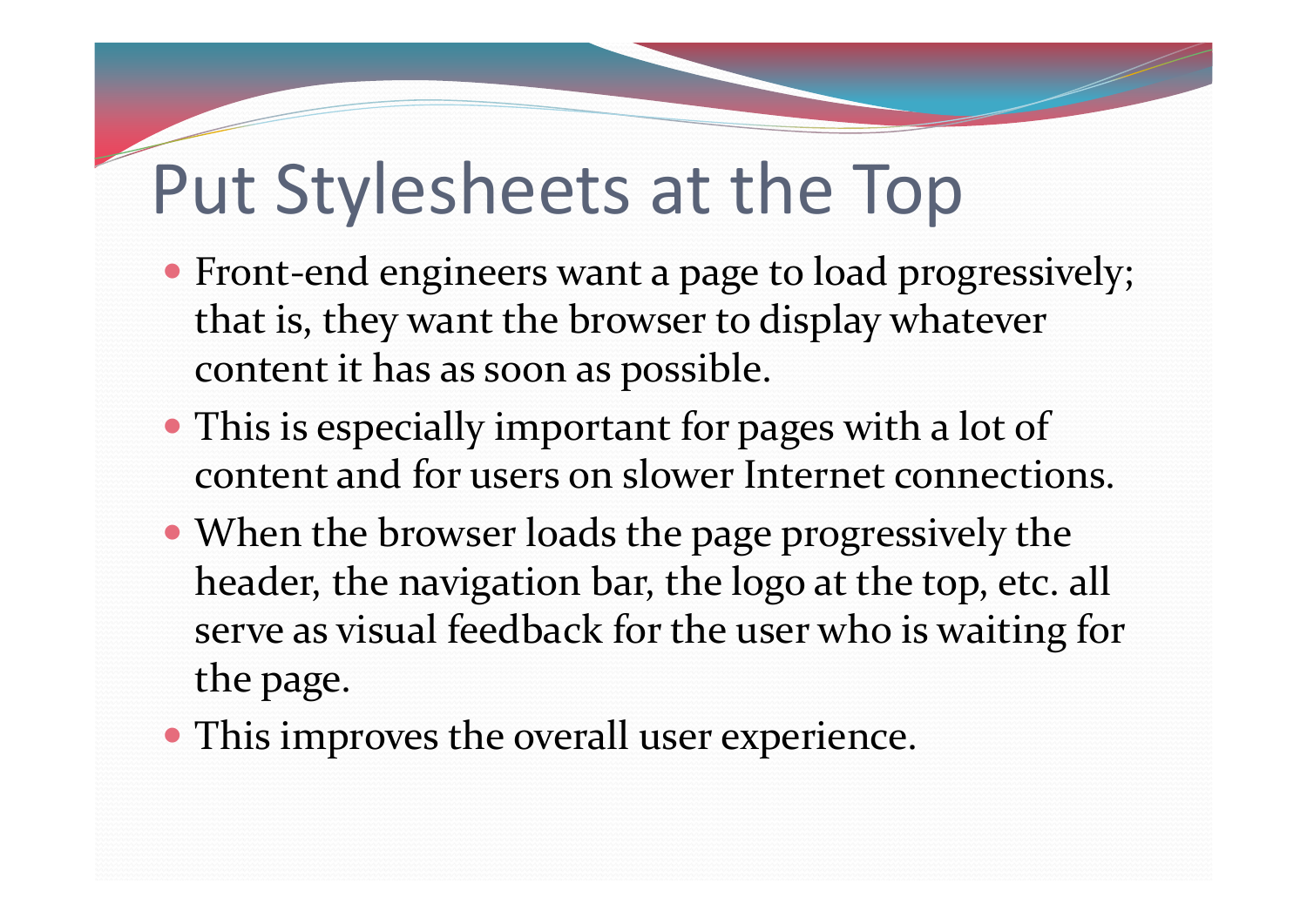#### Put Stylesheets at the Top

- The problem with putting stylesheets near the bottom of the document is that it prohibits progressive rendering in many browsers
- Many Browsers block rendering to avoid having to redraw elements of the page if their styles change. The user is stuck viewing <sup>a</sup> blank white page.
- And the kicker
	- the HTML specification says to pu<sup>t</sup> your stylesheets in the document HEAD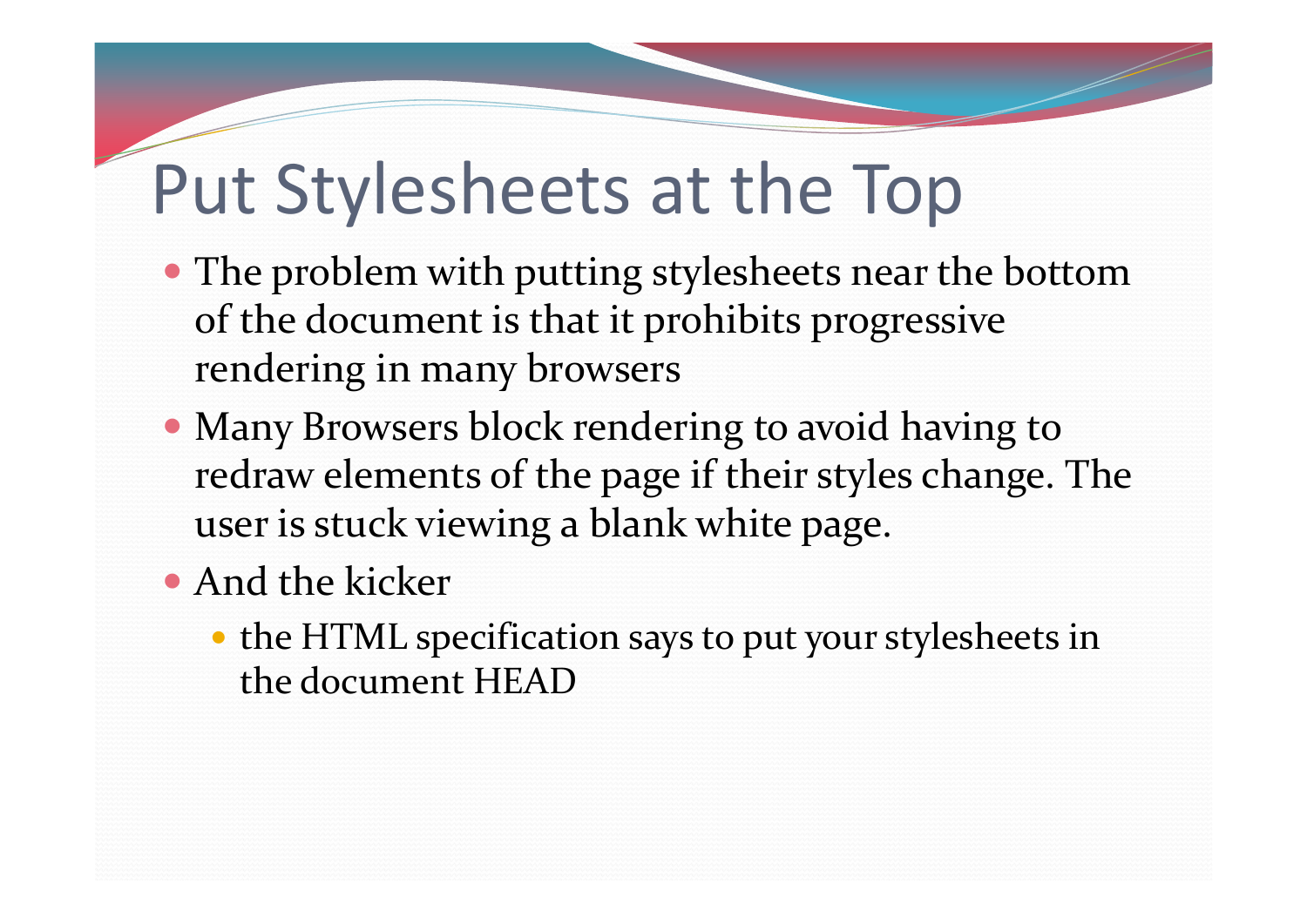#### Put Scripts at the Bottom

- The problem caused by scripts is that they block parallel downloads.
- The HTTP/1.1 specification suggests that browsers download no more than two components in parallel per hostname.
	- If you serve your images from multiple hostnames, you can ge<sup>t</sup> more than two downloads to occur in parallel.
- However, while <sup>a</sup> script is downloading, the browser will not start any other downloads, even on different hostnames.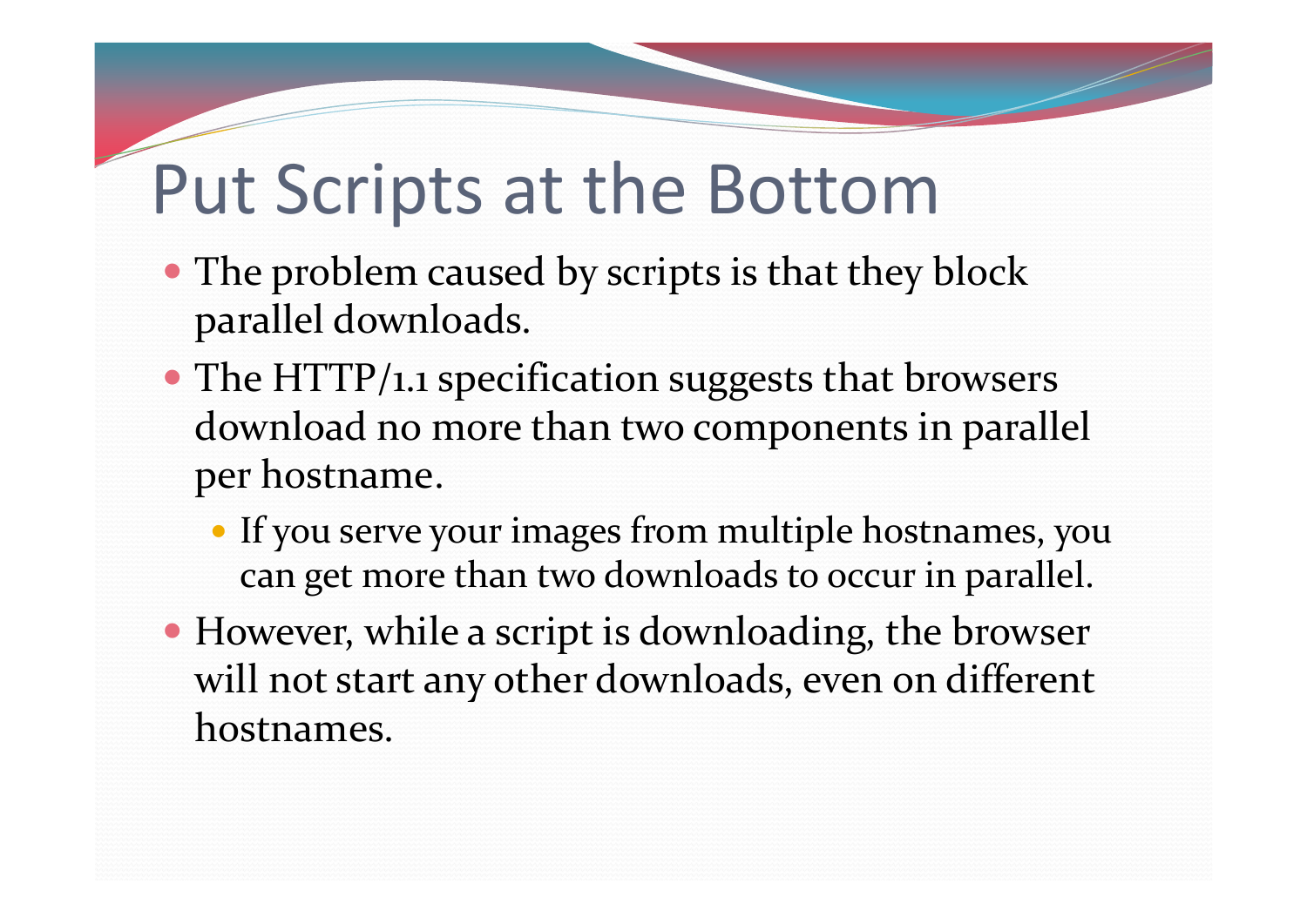#### Put Scripts at the Bottom

 In some situations it's not easy to move scripts to the bottom. If, for example, the script uses document.write to insert par<sup>t</sup> of the page's content, it can't be moved lower in the page. There might also be scoping issues. In many cases, there are ways to workaround these situations.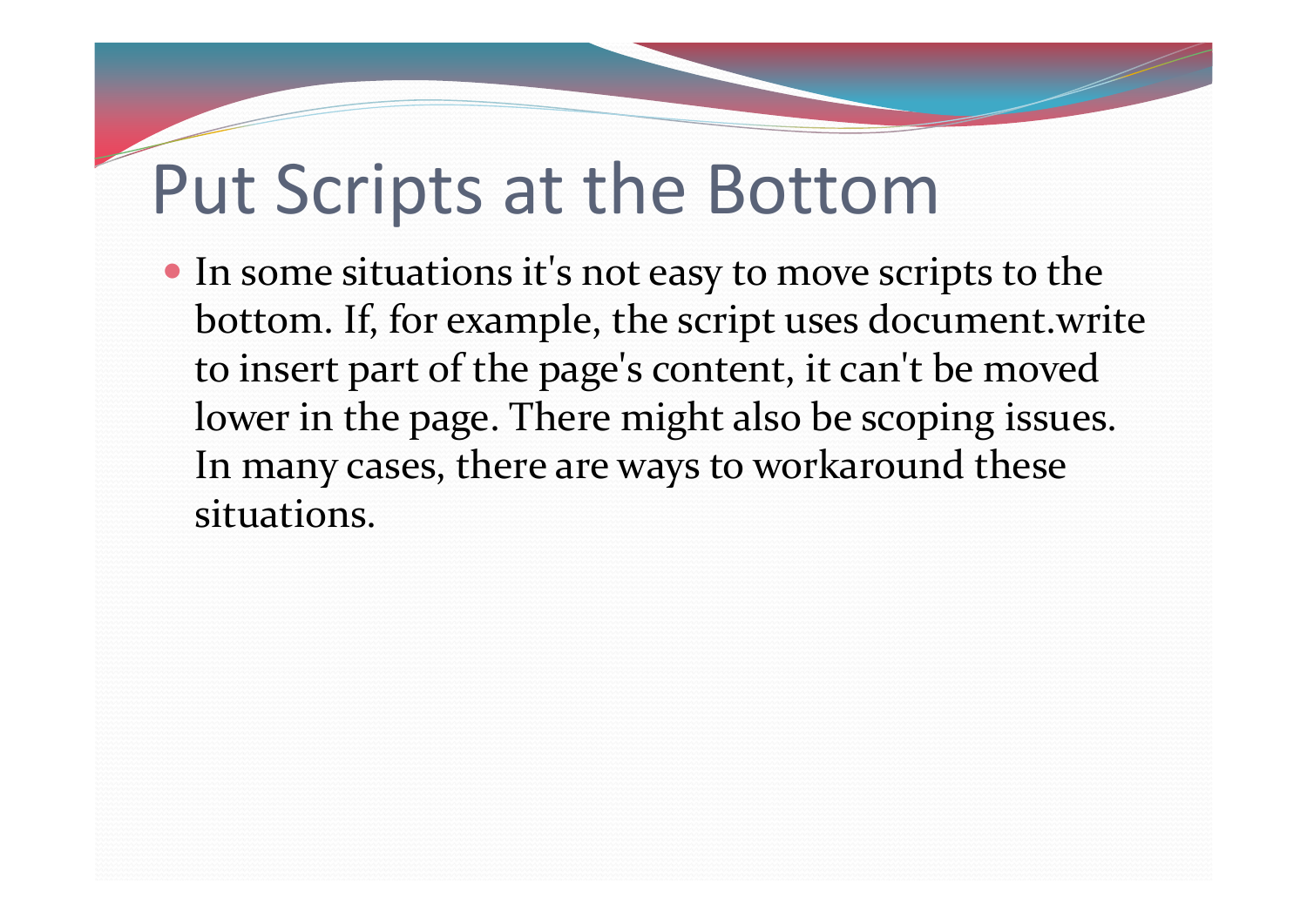### Avoid CSS Expressions

- CSS expressions are <sup>a</sup> powerful (and dangerous) way to set CSS properties dynamically.
- As an example, the background color could be set to alternate every hour using CSS expressions

```
background-color: expression(
```
(new Date()).getHours()%2 ? "#B8D4FF" : "#F08A00" );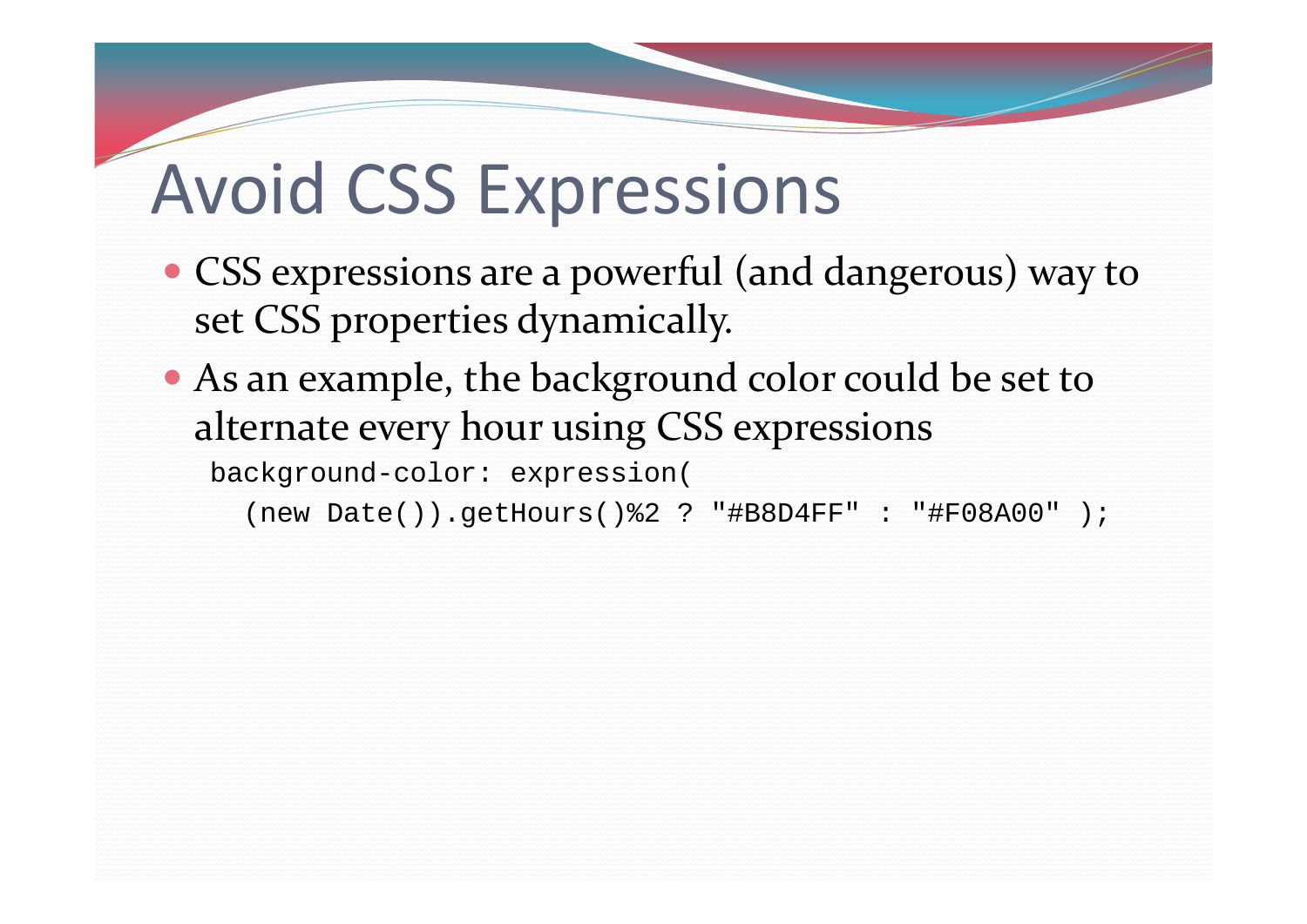## Make JavaScript and CSS External

- Using external files generally produces faster pages because the JavaScript and CSS files are cached by the browser.
- JavaScript and CSS that are inlined in HTML documents ge<sup>t</sup> downloaded every time the HTML document is requested.
- This reduces the number of HTTP requests that are needed, but increases the size of the HTML document.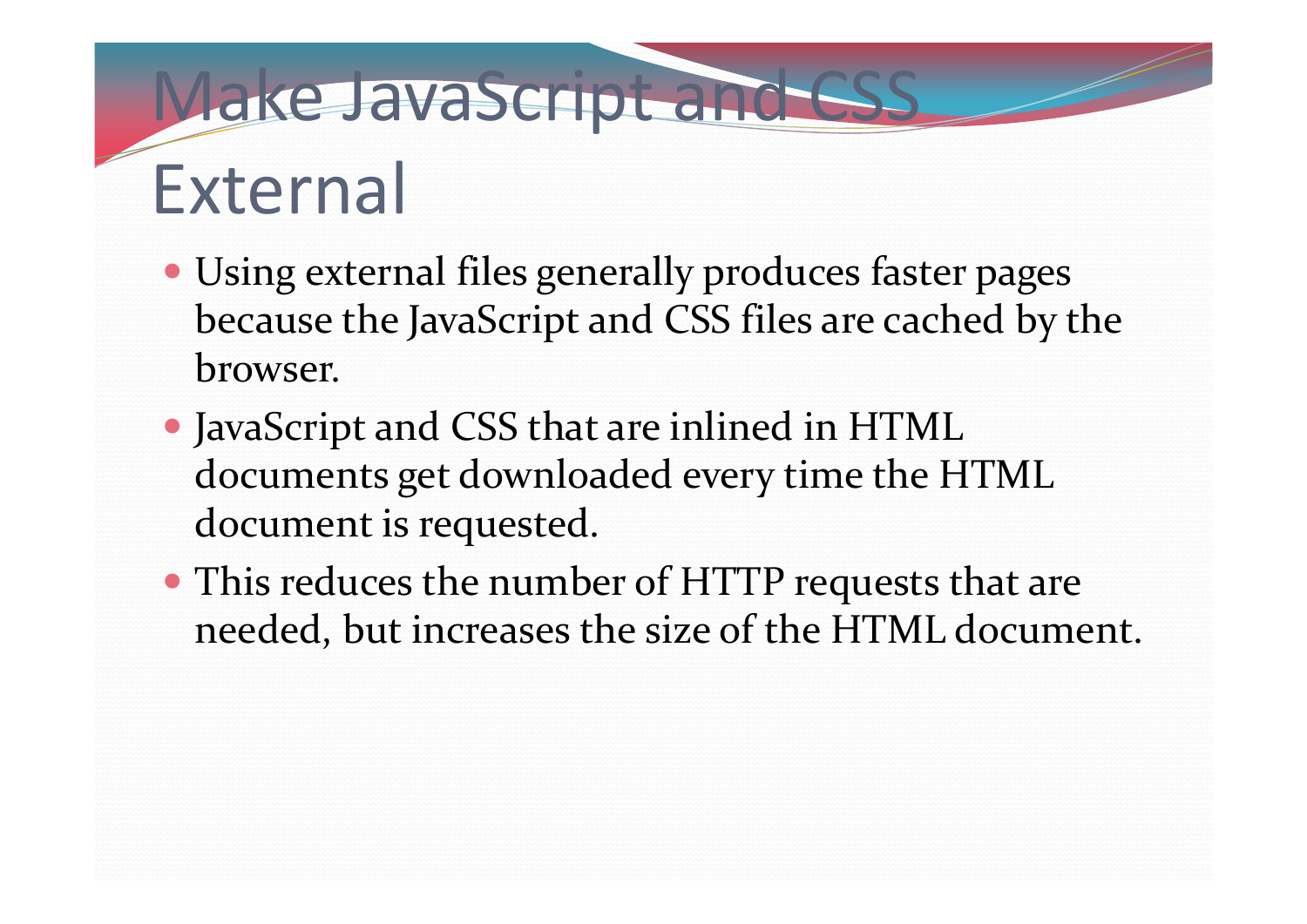# Make JavaScript and CSS External

- If the JavaScript or CSS are in external files cached by the browser, the size of the HTML document is reduced without increasing the number of HTTP requests.
	- This is due to the browser determining that it already has the JavaScript or CSS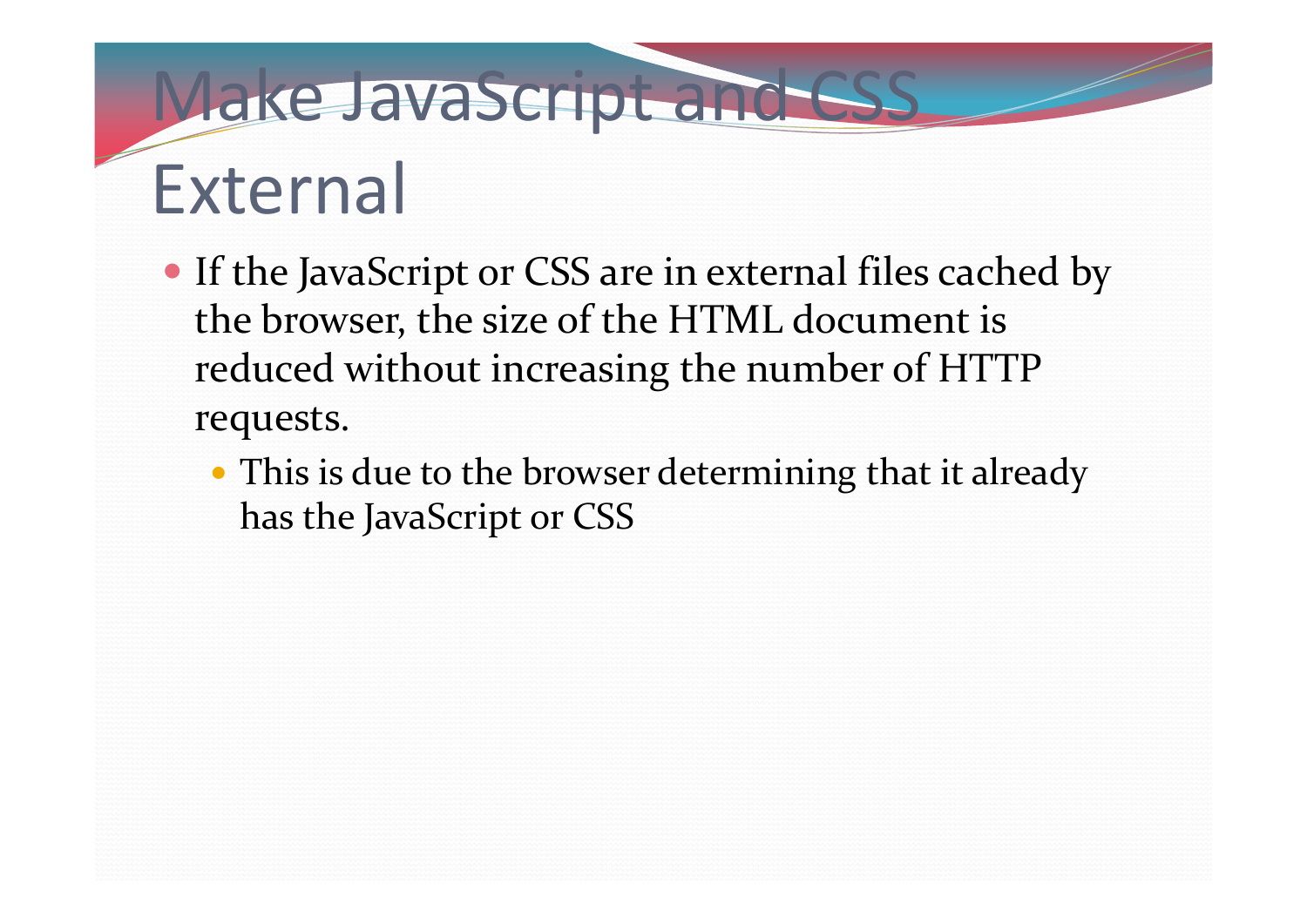#### Make JavaScript and CSS External

- The key factor is the frequency with which external JavaScript and CSS components are cached relative to the number of HTML documents requested.
- This factor, although difficult to quantify, can be gauged using various metrics.
	- If users on your site have multiple page views per session and many of your pages re‐use the same scripts and stylesheets, there is <sup>a</sup> greater potential benefit from cached external files.
- You have to consider how users navigate your site
	- Sitecatalyst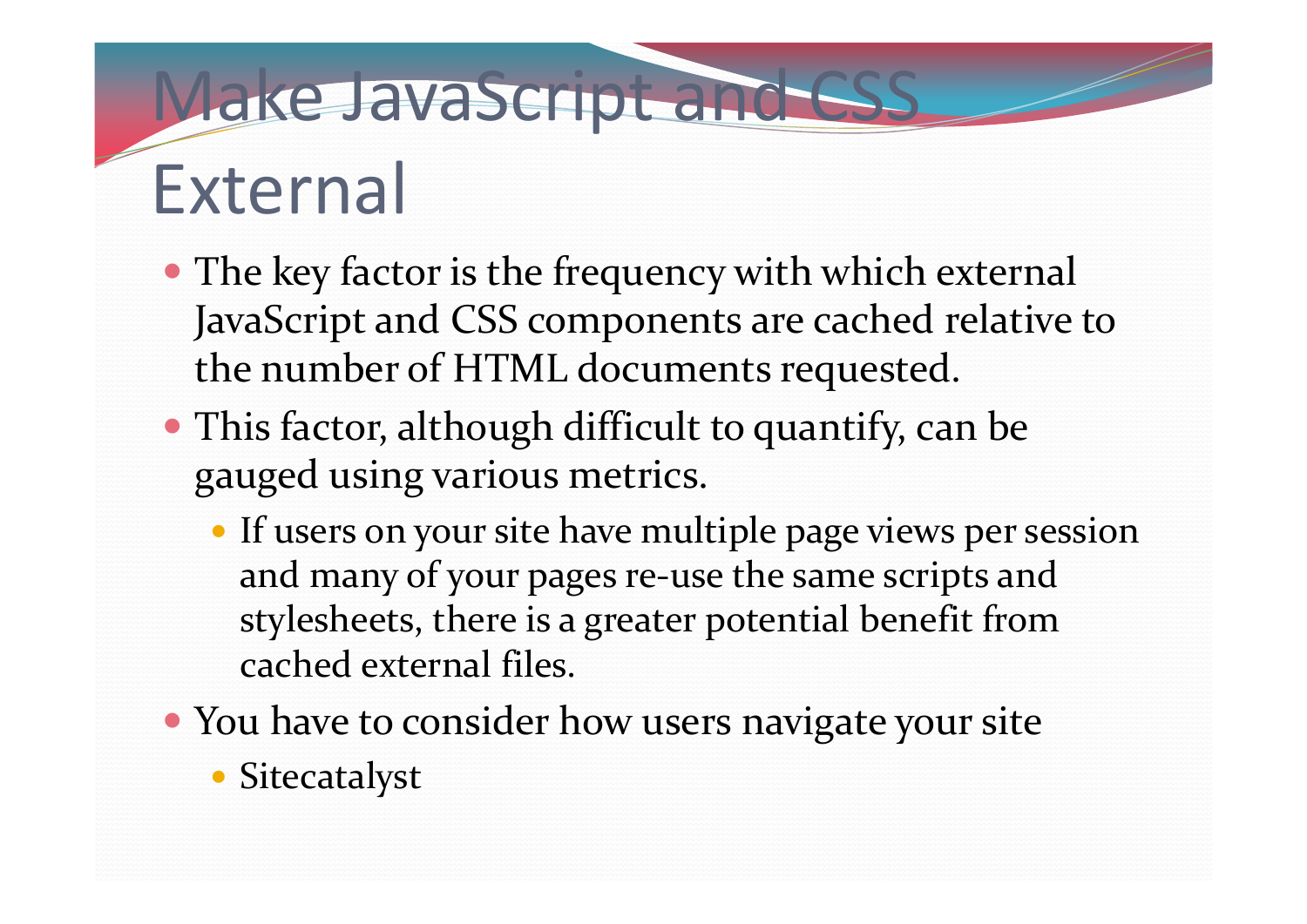#### Reduce DNS Lookups

- The Domain Name System (DNS) maps hostnames to IP addresses, just as phonebooks map people's names to their phone numbers.
- When you type www.asu.edu into your browser, <sup>a</sup> DNS resolver contacted by the browser returns that server's IP address.
- DNS has <sup>a</sup> cost. It typically takes <sup>20</sup>‐<sup>120</sup> milliseconds for DNS to lookup the IP address for <sup>a</sup> given hostname. The browser cannot download anything from this hostname until the DNS lookup is completed.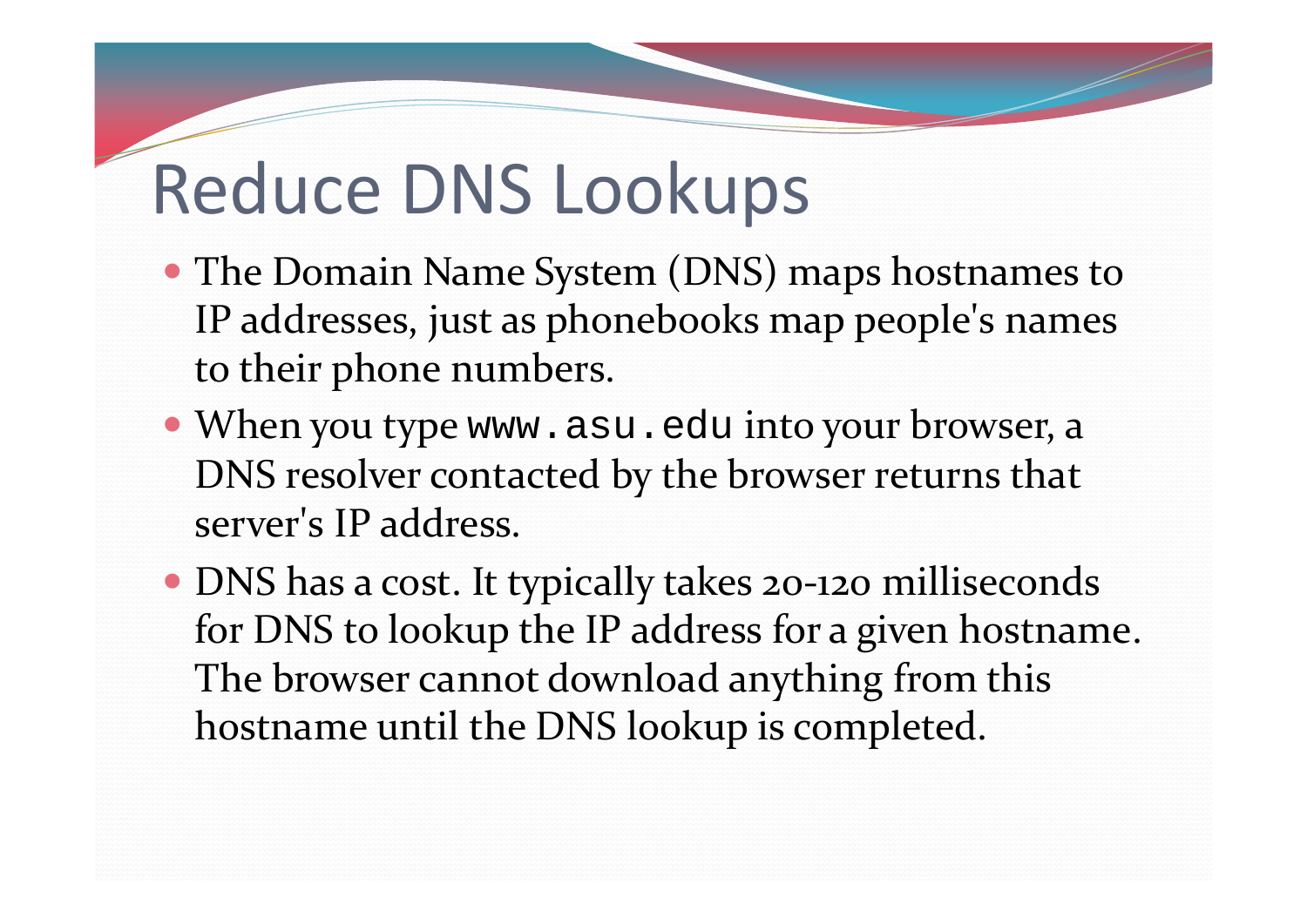## Reduce DNS Lookups

- Reducing the number of unique hostnames has the potential to reduce the amount of parallel downloading that takes place in the page.
- Avoiding DNS lookups cuts response times, but reducing parallel downloads may increase response times.
- A guideline is to split these components across at least two but no more than four hostnames.
- This results in <sup>a</sup> good compromise between reducing DNS lookups and allowing <sup>a</sup> high degree of parallel downloads.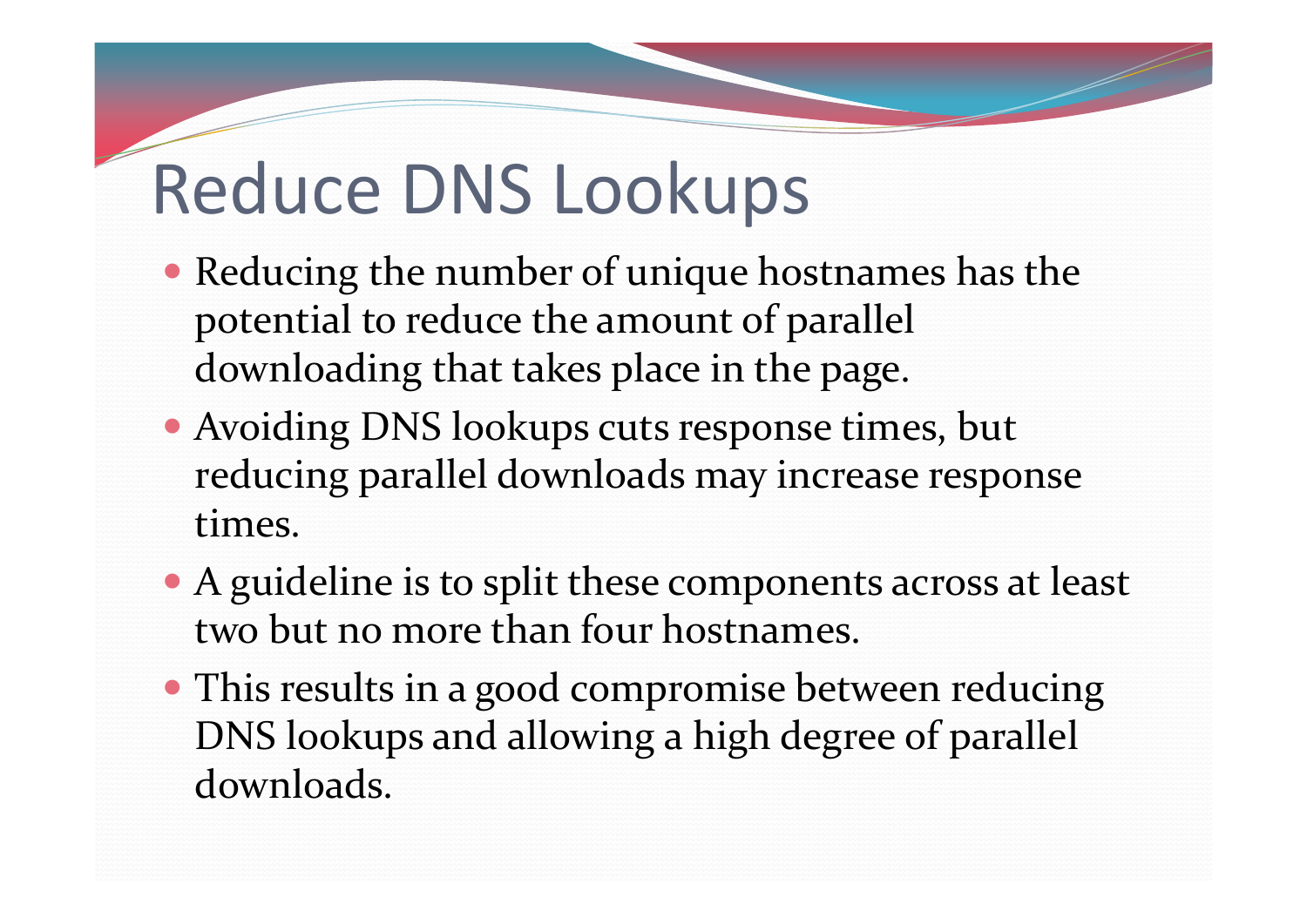# Minify JavaScript and CSS

- Minification is the practice of removing unnecessary characters from code to reduce its size thereby improving load times.
- When code is minified all comments are removed, as well as unneeded white space characters (space, newline, and tab).
- In the case of JavaScript, this improves response time performance because the size of the downloaded file is reduced.
	- Two popular tools for minifying JavaScript code are JSMin and YUI Compressor. The YUI compressor can also minify CSS.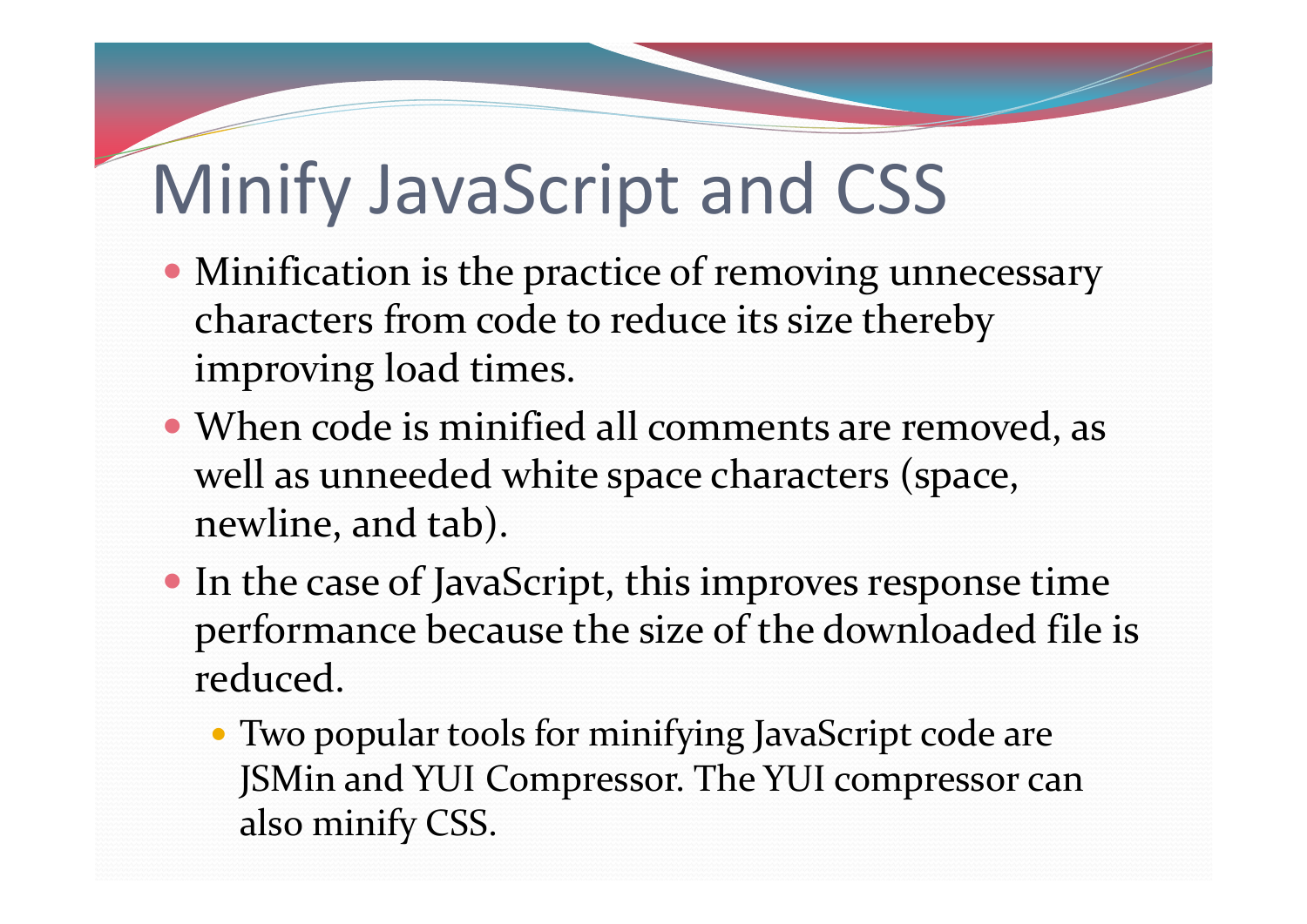# Minify JavaScript and CSS

- Obfuscation is an alternative optimization that can be applied to source code.
- It is more complex than minification and therefore more likely to generate bugs as <sup>a</sup> result of the obfuscation step itself.
- Many companies use Obfuscation when the JavaScript is a core Corporate asset
	- Site Analytics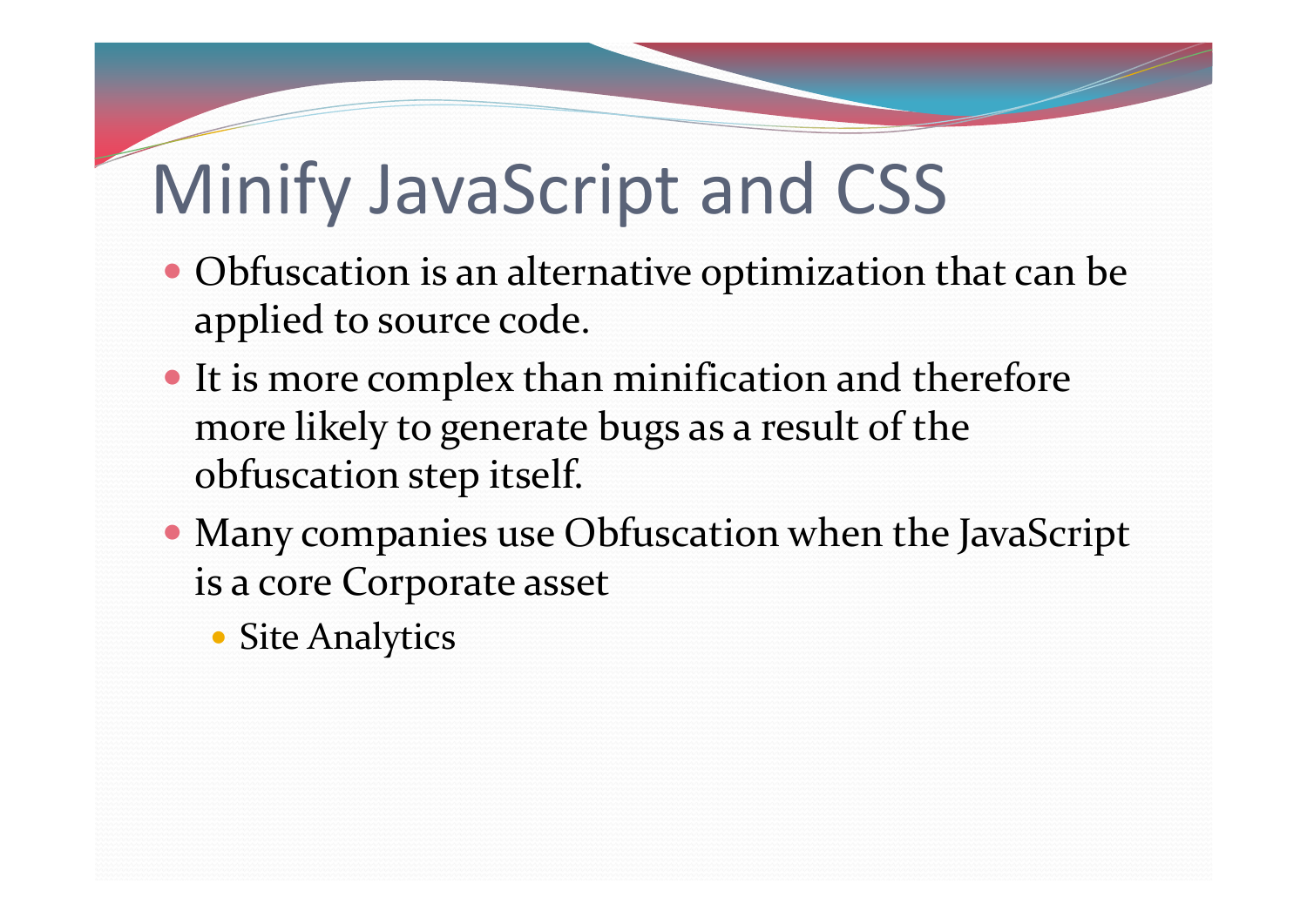## Avoid Redirects

 Redirects are accomplished using the <sup>301</sup> and <sup>302</sup> status codes. Here's an example of the HTTP headers in <sup>a</sup> 301 response:

HTTP/1.1 301 Moved Permanently Location: http://example.com/newuri Content-Type: text/html

 The browser automatically takes the user to the URL specified in the Location field.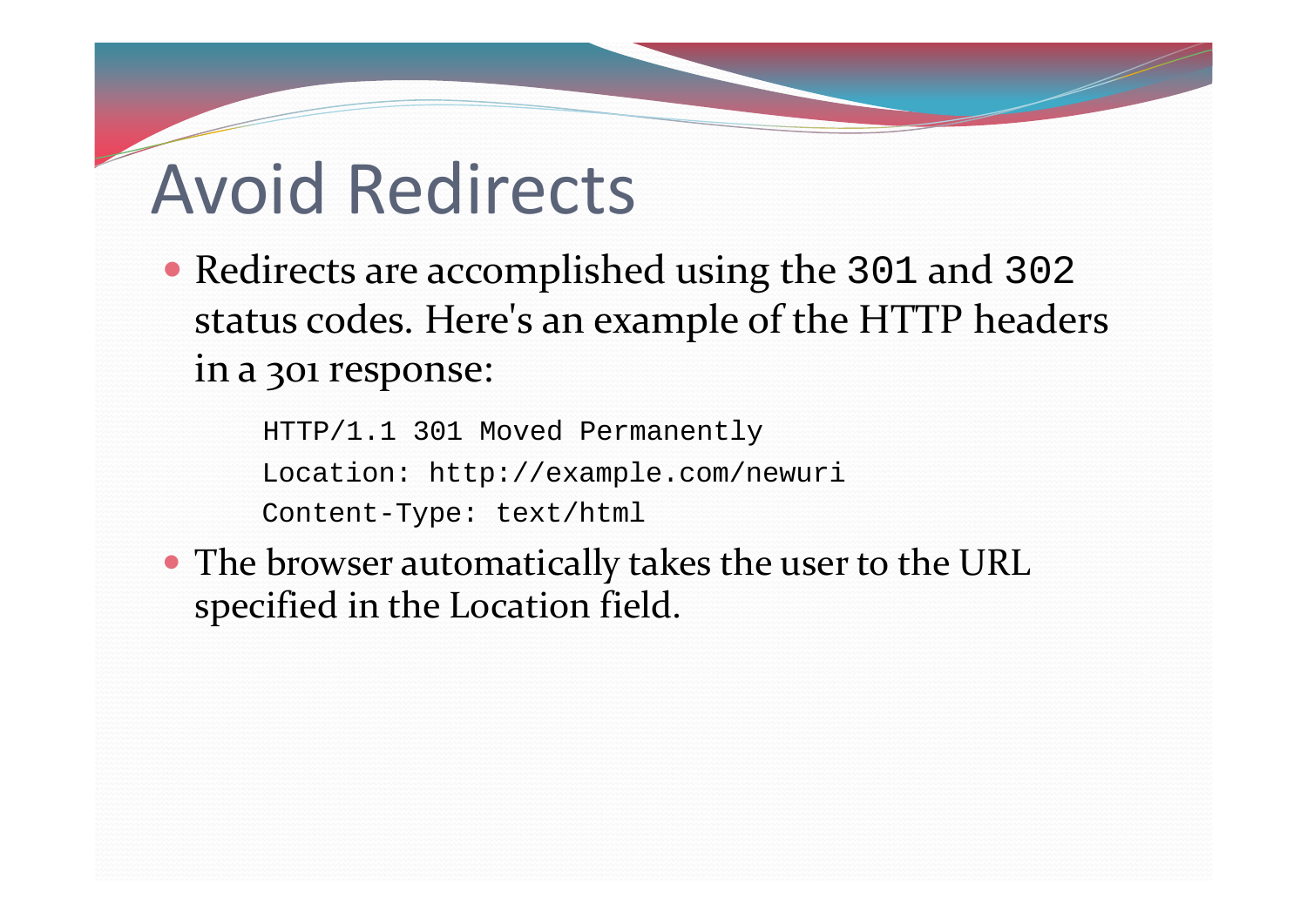# Avoid Redirects

- The main thing to remember is that redirects slow down the user experience.
- **Inserting a redirect between the user and the HTML** document delays everything in the page since nothing in the page can be rendered and no components can start being downloaded until the HTML document has arrived.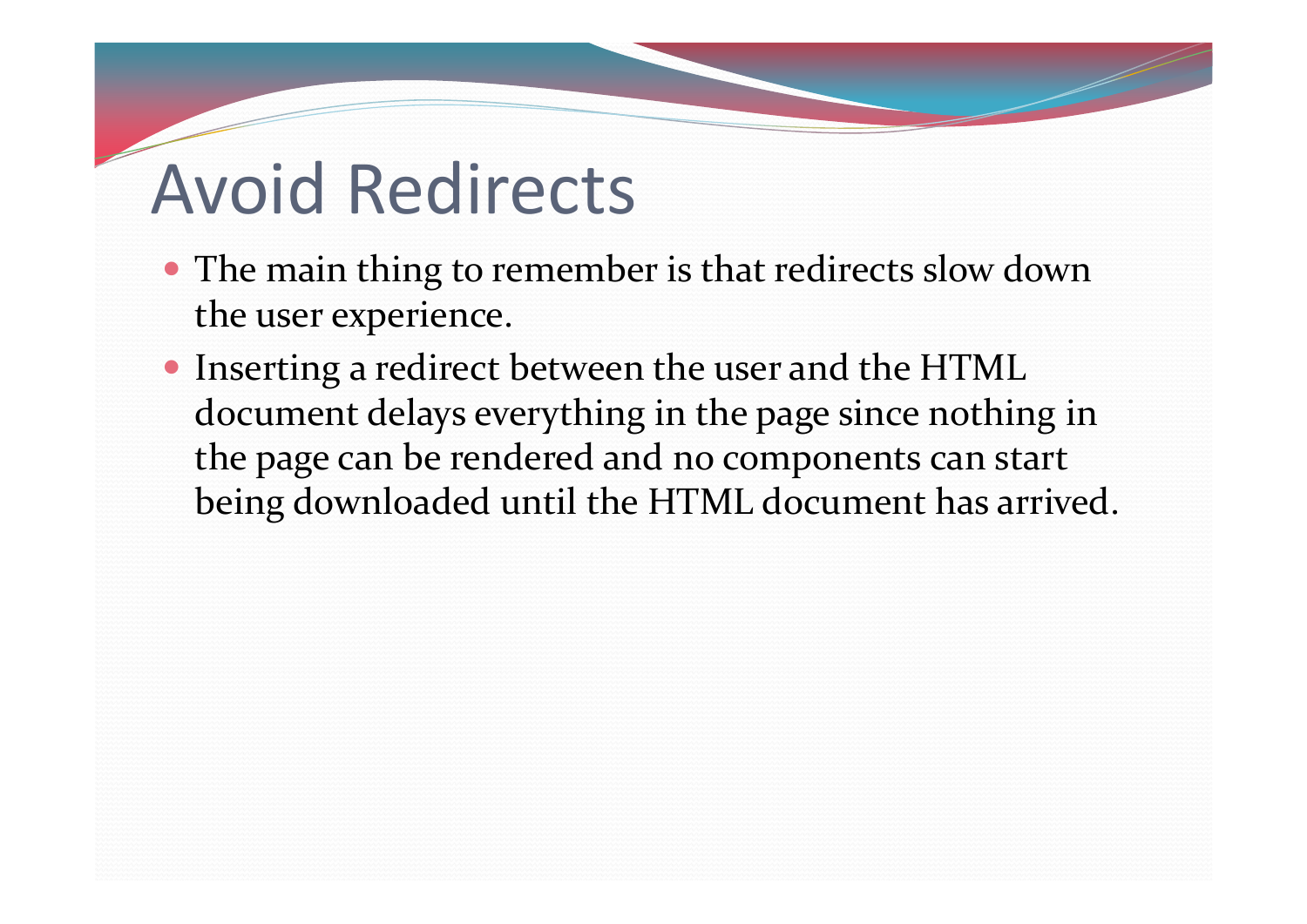# Configure ETags

- Entity tags (ETags) are <sup>a</sup> mechanism that web servers and browsers use to determine whether the componen<sup>t</sup> in the browser's cache matches the one on the origin server.
- An Entity (component) could be: images, scripts, stylesheets, etc.
- An ETag is <sup>a</sup> string that uniquely identifies <sup>a</sup> specific version of <sup>a</sup> component. The only format constraints are that the string be quoted.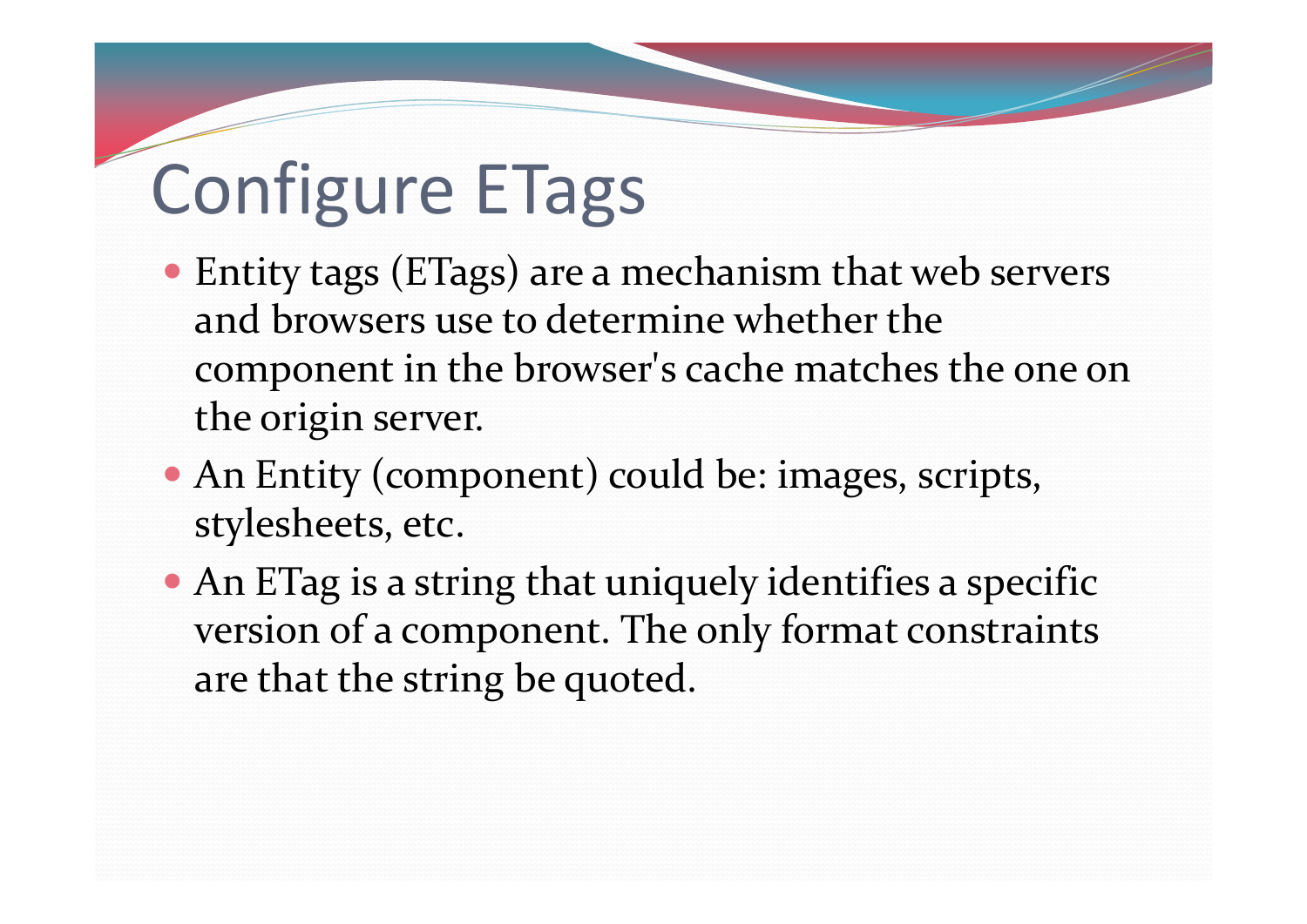# Configure ETags

#### Example

HTTP/1.1 200 OK Last-Modified: Tue, 12 Dec 2006 03:03:59 GMT ETag: "10c24bc-4ab-457e1c1f" Content-Length: 12195

#### Example

GET /i/yahoo.gif HTTP/1.1 Host: us.yimg.com If-Modified-Since: Tue, 12 Dec 2006 03:03:59 GMT If-None-Match: "10c24bc-4ab-457e1c1f"HTTP/1.1 304 Not Modified